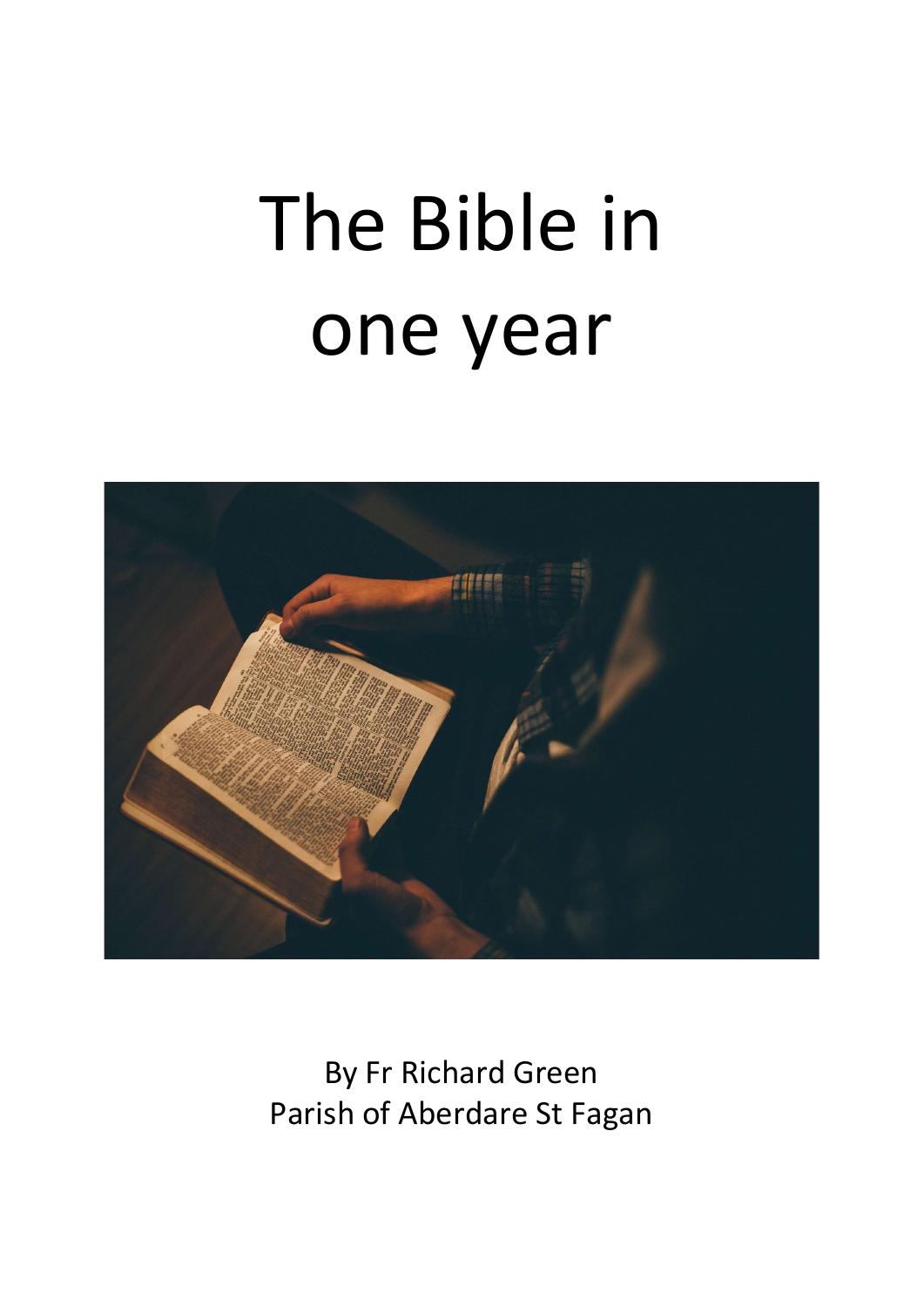## INTRODUCTION

This scheme provides for the reading of the entire New Testament, and the vast majority of the Old Testament and Apocrypha, over the course of one year. The books of the Apocrypha (from the Greek meaning 'hidden'), also known as the Deuterocanonical (secondary canonical) books, are included within the Roman Catholic canon of scripture. The Anglican position is that 'the Church doth read [them] for example of life and instruction of manners; but yet doth it not apply them to establish any doctrine' (Article 6 of the 39 Articles of Religion). In Roman Catholic Bibles, the Apocrypha books are printed amongst the Old Testament; in Protestant Bibles they are printed after the Old Testament. If your Bible doesn't have the Apocrypha printed in it, the books can easily be found online by searching for the passage in question. The Apocryphal book of Ecclesiasticus is sometimes also known as Sirach; be careful not to confuse it with the Old Testament book of Ecclesiastes.

The selection of passages is largely taken from The Common Worship Weekday Lectionary of the Church of England (that used for morning and evening prayer) which is copyright © The Archbishops' Council, 2005, with some adaptation. This lectionary is also used in the Church in Wales. It was stated above that the vast majority of the Old Testament and Apocrypha is included. Passages omitted are often long genealogies or other lists; detailed descriptions of laws or the construction of the Temple; or other passages left out for reasons best known to the compilers of the lectionary. This scheme has included some of the passages originally omitted where there seemed no good reason for the omission; but some passages have had to be left out in order to accommodate the scheme into one year. Those using the scheme can of course read the omitted passages if they wish.

The arrangement of books of the Old and New Testament largely follows that of The New Jerome Biblical Commentary, and the rationale for this arrangement is as follows. After the first 12 books of the Old Testament, which comprises the Pentateuch, Ruth, and the historical books of Joshua, Judges, Samuel and Kings, we switch to the prophets, who effectively provide a commentary on the events recounted in the books of Kings. The prophets are followed in roughly chronological order, beginning with Amos. The book of Isaiah is split into chapters 1-39 and 40-66, the latter portion being generally considered to be of a later date than the former. The books of Chronicles are read with Ezra and Nehemiah, these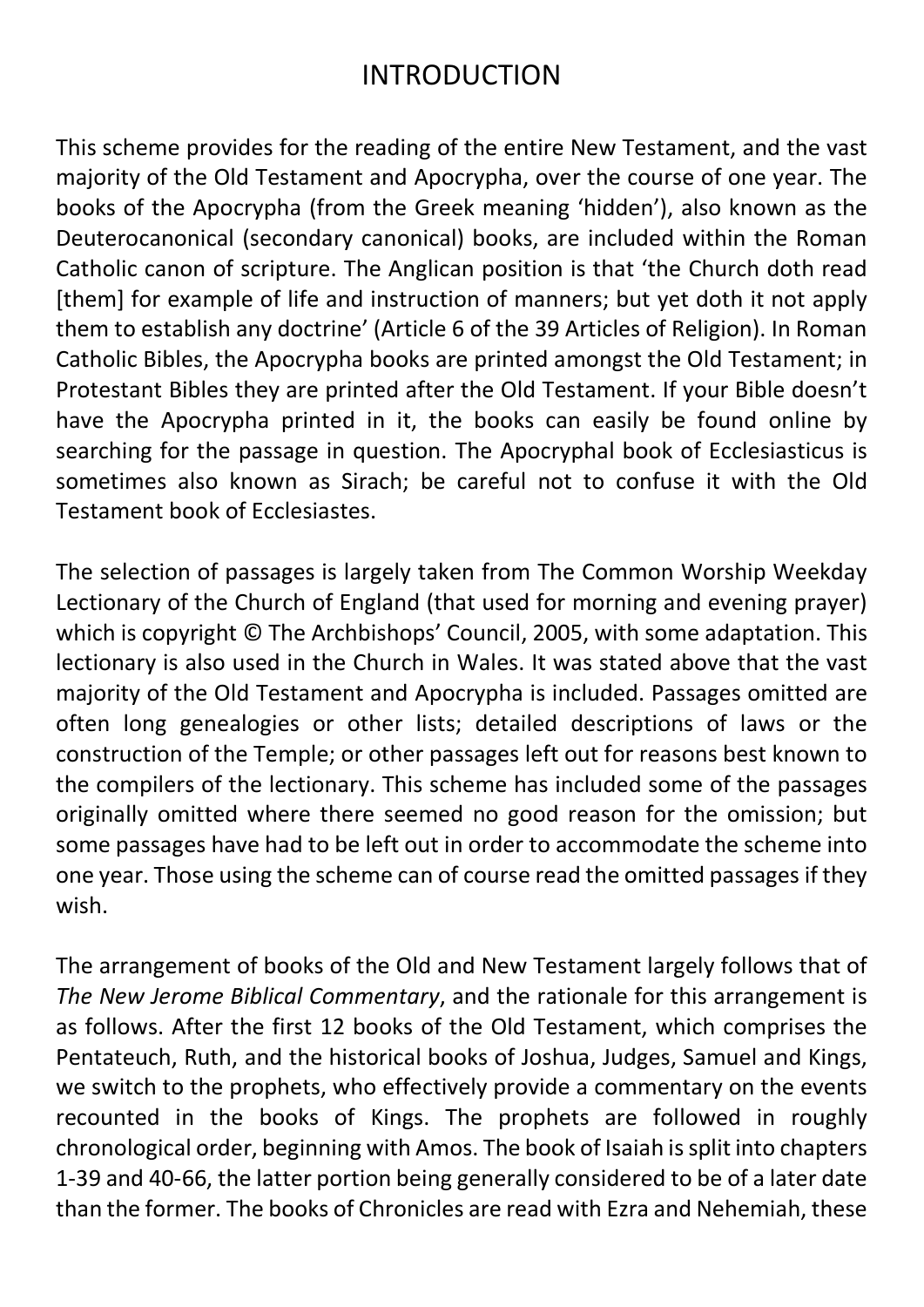four books forming a unity. After the book of Daniel, we then switch to the books not describing any particular historical era (Proverbs, Job, Ecclesiastes, Lamentations, Esther and Jonah). The book of Psalms is not included in this scheme as it is usually read as part of the office of morning and evening prayer. A useful scheme for reading the whole Psalter in the course of a month, based on that found in the Book of Common Prayer of the Church of England, is included in the appendix.

The arrangement of New Testament books is as follows. Mark is read first, it generally being considered the earliest Gospel to be written. Acts is read straight after Luke, the two works being written by the same author. The letters then follow, roughly in order of date of composition, using the majority of scholarly consensus. The Gospel of John is included with the letters of John.

It will be seen that every month is given 31 days; this enables more passages to be included, and it also means that the scheme can be started at any point during the year. In months with 30 days, the extra portions can be added to the readings for that day or the next day.

Comments on the scheme, and suggestions for modification or improvement, are welcome, and may be incorporated in future editions.

> Richard Green January 2021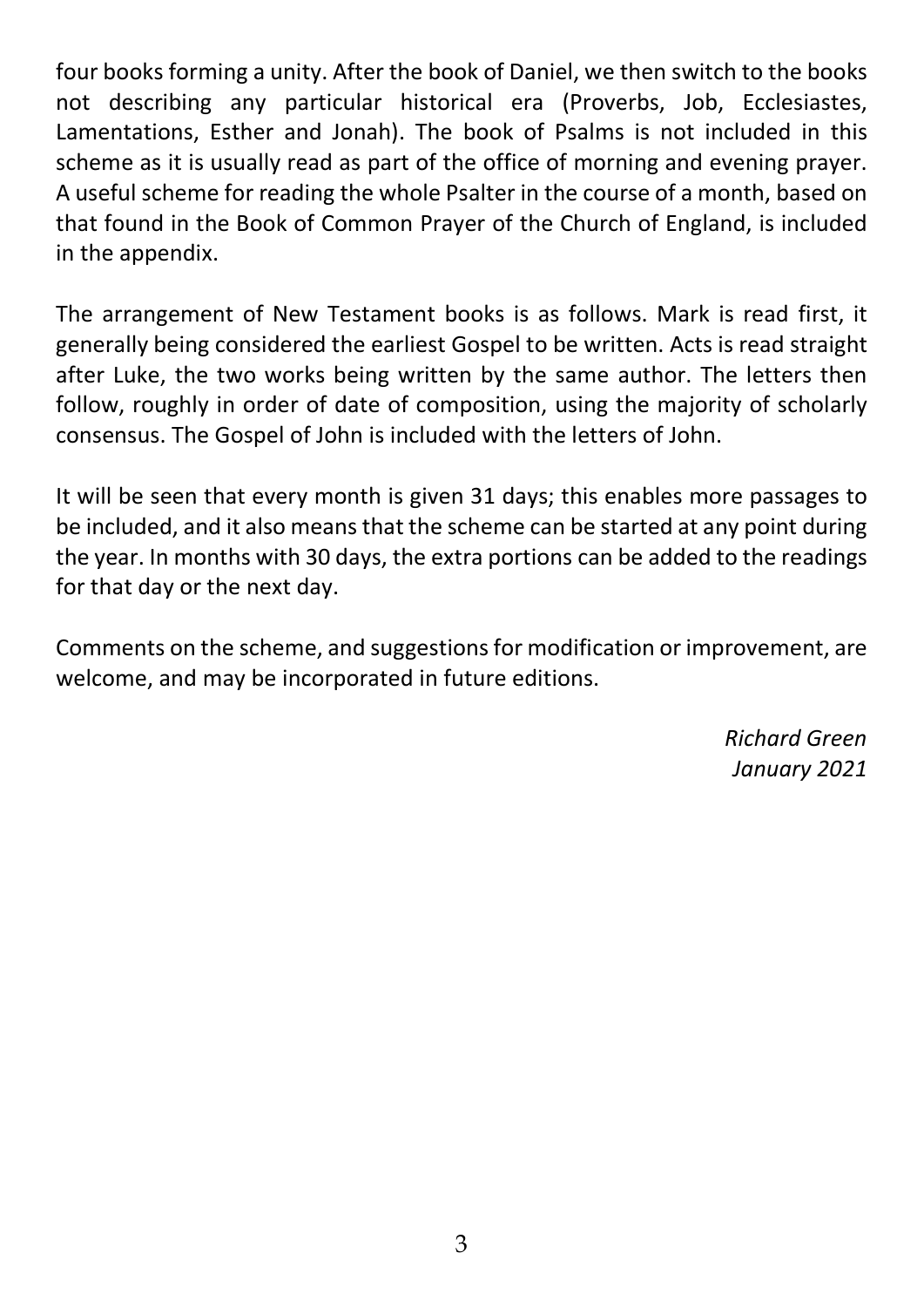## ABBREVIATIONS

| Gen           | Genesis                                          |
|---------------|--------------------------------------------------|
| Num           | <b>Numbers</b>                                   |
| 1 Thess       | 1 Thessalonians                                  |
| 2 Thess       | 2 Thessalonians                                  |
| 1 Cor         | 1 Corinthians                                    |
| 2 Cor         | 2 Corinthians                                    |
| 2 Chr         | 2 Chronicles                                     |
| Azariah       | The Prayer of Azariah &<br>The Song of the Three |
| 2 Macc        | 2 Maccabees                                      |
| <b>Ecclus</b> | Ecclesiasticus (Sirach)                          |
| Song of Sol   | Song of Solomon                                  |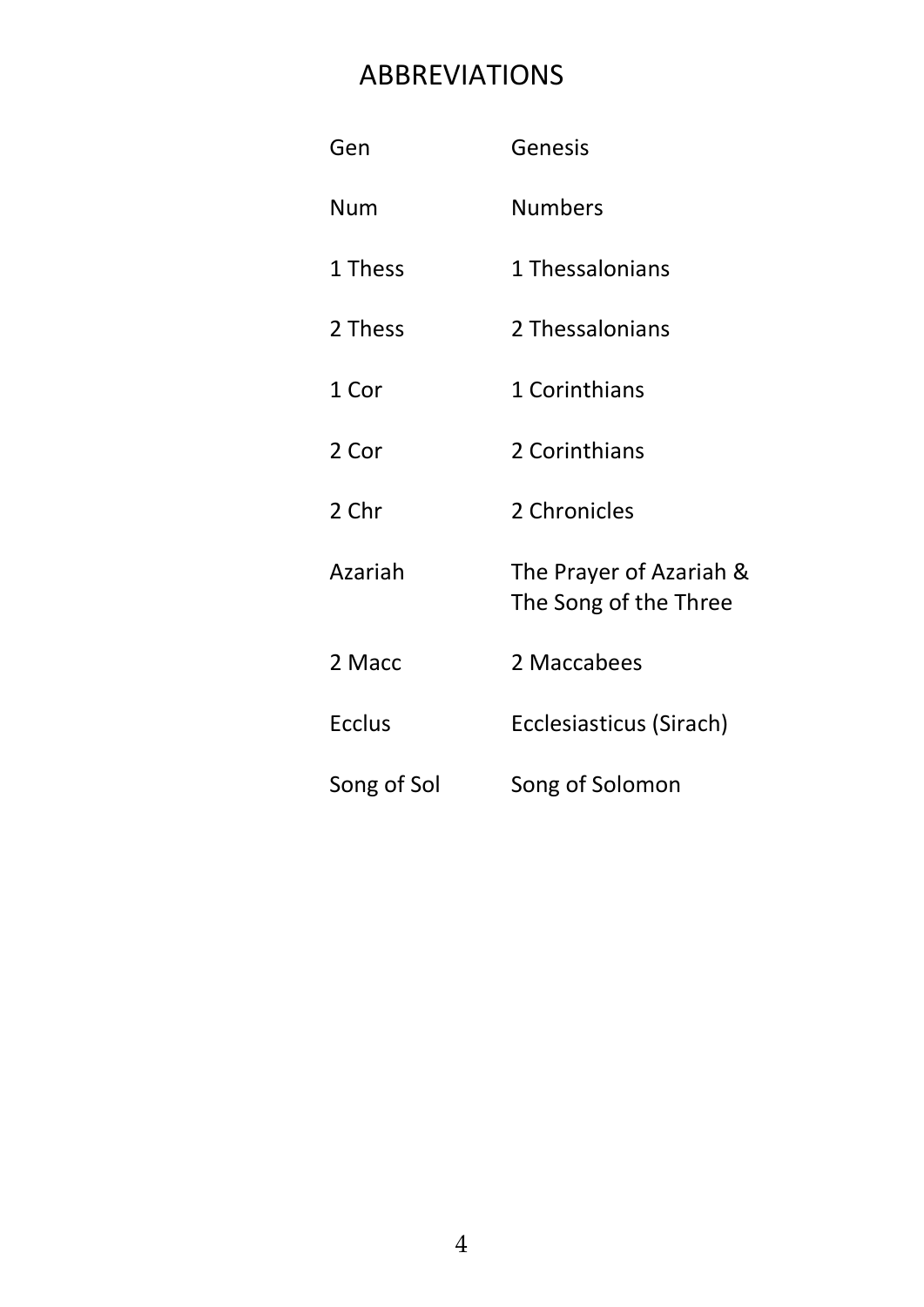## MONTH ONE

| <b>OT MORN</b><br><b>NT MORN</b><br><b>OT EVE</b><br><b>NT EVE</b><br><b>DAY</b><br>Genesis 1.1-19<br>Mark 1.1-13<br>Mark 1.14-20<br>Genesis<br>$\mathbf 1$<br>$1.20 - 2.3$<br>$2^{\circ}$<br>Mark 1.21-28<br>Genesis 2.4-end<br>Genesis 3<br>Mark 1.29-<br>end<br>$\mathbf{3}$<br>Mark 2.1-12<br>Genesis 6.1-<br>Mark 2.13-22<br>Genesis 4.1-16,<br>$25 - 26$<br>10<br>$\overline{4}$<br>Mark 2.23-3.6<br>Mark 3.7-19a<br>Genesis 6.11-7.10<br><b>Genesis</b><br>$7.11$ -end<br>5<br>Mark 3.19b-<br>Genesis $8.1 - 14$<br><b>Genesis</b><br>Mark 4.1-20<br>$8.15 - 9.7$<br>end<br>6<br>Genesis 9.8–19<br>Mark 4.21-34<br><b>Genesis</b><br>Mark 4.35-<br>$11.1 - 9$<br>end<br>$\overline{7}$<br>Genesis 11.27-<br>Mark 5.1-20<br>Mark 5.21-34<br><b>Genesis</b><br>12.9<br>12.10-end<br>Mark 5.35-end<br>8<br>Genesis 13<br>Mark 6.1-13<br>Genesis 14<br>9<br>Genesis 15<br>Mark 6.14-29<br>Genesis 16<br>Mark 6.30-44<br>10<br>Genesis 17<br>Mark 6.45-end<br><b>Genesis</b><br>Mark 7.1-13<br>$18.1 - 15$<br>11<br>Mark 7.14-23<br><b>Genesis</b><br>Mark 7.24-30<br>Genesis 18.16–end<br>$19.1 - 11$<br>12<br>Gen 19.12-29<br>Mark 7.31-end<br>Gen 20<br>Mark 8.1-10<br>13<br>Genesis 21.1-21<br>Mark 8.11-21<br>Mark 8.22-26<br><b>Genesis</b><br>21.22-end<br>14<br>Genesis 22.1-19<br>Mark 8.27-9.1<br>Genesis 23<br>Mark 9.2-13<br>15 <sub>1</sub><br>Mark 9.14-29<br>Genesis<br>Mark 9.30-37<br>Genesis 24.1-28<br>24.29-end<br>16<br>Mark 9.38-end<br>Mark 10.1-16<br>Genesis 25.7–11,<br>Genesis<br>$19$ –end<br>26.34-27.40<br>Mark 10.32-<br>Genesis 27.41-end<br>Mark 10.17-31<br>17<br><b>Genesis</b><br>of 28<br>$29.1 - 30$<br>34<br>18<br>Genesis 29.31-<br>Mark 10.35-45<br>Mark 10.46-<br><b>Genesis</b><br>30.24<br>$31.1 - 24$<br>end |  |  |  |
|-------------------------------------------------------------------------------------------------------------------------------------------------------------------------------------------------------------------------------------------------------------------------------------------------------------------------------------------------------------------------------------------------------------------------------------------------------------------------------------------------------------------------------------------------------------------------------------------------------------------------------------------------------------------------------------------------------------------------------------------------------------------------------------------------------------------------------------------------------------------------------------------------------------------------------------------------------------------------------------------------------------------------------------------------------------------------------------------------------------------------------------------------------------------------------------------------------------------------------------------------------------------------------------------------------------------------------------------------------------------------------------------------------------------------------------------------------------------------------------------------------------------------------------------------------------------------------------------------------------------------------------------------------------------------------------------------------------------------------------------------------------|--|--|--|
|                                                                                                                                                                                                                                                                                                                                                                                                                                                                                                                                                                                                                                                                                                                                                                                                                                                                                                                                                                                                                                                                                                                                                                                                                                                                                                                                                                                                                                                                                                                                                                                                                                                                                                                                                             |  |  |  |
|                                                                                                                                                                                                                                                                                                                                                                                                                                                                                                                                                                                                                                                                                                                                                                                                                                                                                                                                                                                                                                                                                                                                                                                                                                                                                                                                                                                                                                                                                                                                                                                                                                                                                                                                                             |  |  |  |
|                                                                                                                                                                                                                                                                                                                                                                                                                                                                                                                                                                                                                                                                                                                                                                                                                                                                                                                                                                                                                                                                                                                                                                                                                                                                                                                                                                                                                                                                                                                                                                                                                                                                                                                                                             |  |  |  |
|                                                                                                                                                                                                                                                                                                                                                                                                                                                                                                                                                                                                                                                                                                                                                                                                                                                                                                                                                                                                                                                                                                                                                                                                                                                                                                                                                                                                                                                                                                                                                                                                                                                                                                                                                             |  |  |  |
|                                                                                                                                                                                                                                                                                                                                                                                                                                                                                                                                                                                                                                                                                                                                                                                                                                                                                                                                                                                                                                                                                                                                                                                                                                                                                                                                                                                                                                                                                                                                                                                                                                                                                                                                                             |  |  |  |
|                                                                                                                                                                                                                                                                                                                                                                                                                                                                                                                                                                                                                                                                                                                                                                                                                                                                                                                                                                                                                                                                                                                                                                                                                                                                                                                                                                                                                                                                                                                                                                                                                                                                                                                                                             |  |  |  |
|                                                                                                                                                                                                                                                                                                                                                                                                                                                                                                                                                                                                                                                                                                                                                                                                                                                                                                                                                                                                                                                                                                                                                                                                                                                                                                                                                                                                                                                                                                                                                                                                                                                                                                                                                             |  |  |  |
|                                                                                                                                                                                                                                                                                                                                                                                                                                                                                                                                                                                                                                                                                                                                                                                                                                                                                                                                                                                                                                                                                                                                                                                                                                                                                                                                                                                                                                                                                                                                                                                                                                                                                                                                                             |  |  |  |
|                                                                                                                                                                                                                                                                                                                                                                                                                                                                                                                                                                                                                                                                                                                                                                                                                                                                                                                                                                                                                                                                                                                                                                                                                                                                                                                                                                                                                                                                                                                                                                                                                                                                                                                                                             |  |  |  |
|                                                                                                                                                                                                                                                                                                                                                                                                                                                                                                                                                                                                                                                                                                                                                                                                                                                                                                                                                                                                                                                                                                                                                                                                                                                                                                                                                                                                                                                                                                                                                                                                                                                                                                                                                             |  |  |  |
|                                                                                                                                                                                                                                                                                                                                                                                                                                                                                                                                                                                                                                                                                                                                                                                                                                                                                                                                                                                                                                                                                                                                                                                                                                                                                                                                                                                                                                                                                                                                                                                                                                                                                                                                                             |  |  |  |
|                                                                                                                                                                                                                                                                                                                                                                                                                                                                                                                                                                                                                                                                                                                                                                                                                                                                                                                                                                                                                                                                                                                                                                                                                                                                                                                                                                                                                                                                                                                                                                                                                                                                                                                                                             |  |  |  |
|                                                                                                                                                                                                                                                                                                                                                                                                                                                                                                                                                                                                                                                                                                                                                                                                                                                                                                                                                                                                                                                                                                                                                                                                                                                                                                                                                                                                                                                                                                                                                                                                                                                                                                                                                             |  |  |  |
|                                                                                                                                                                                                                                                                                                                                                                                                                                                                                                                                                                                                                                                                                                                                                                                                                                                                                                                                                                                                                                                                                                                                                                                                                                                                                                                                                                                                                                                                                                                                                                                                                                                                                                                                                             |  |  |  |
|                                                                                                                                                                                                                                                                                                                                                                                                                                                                                                                                                                                                                                                                                                                                                                                                                                                                                                                                                                                                                                                                                                                                                                                                                                                                                                                                                                                                                                                                                                                                                                                                                                                                                                                                                             |  |  |  |
|                                                                                                                                                                                                                                                                                                                                                                                                                                                                                                                                                                                                                                                                                                                                                                                                                                                                                                                                                                                                                                                                                                                                                                                                                                                                                                                                                                                                                                                                                                                                                                                                                                                                                                                                                             |  |  |  |
|                                                                                                                                                                                                                                                                                                                                                                                                                                                                                                                                                                                                                                                                                                                                                                                                                                                                                                                                                                                                                                                                                                                                                                                                                                                                                                                                                                                                                                                                                                                                                                                                                                                                                                                                                             |  |  |  |
|                                                                                                                                                                                                                                                                                                                                                                                                                                                                                                                                                                                                                                                                                                                                                                                                                                                                                                                                                                                                                                                                                                                                                                                                                                                                                                                                                                                                                                                                                                                                                                                                                                                                                                                                                             |  |  |  |
|                                                                                                                                                                                                                                                                                                                                                                                                                                                                                                                                                                                                                                                                                                                                                                                                                                                                                                                                                                                                                                                                                                                                                                                                                                                                                                                                                                                                                                                                                                                                                                                                                                                                                                                                                             |  |  |  |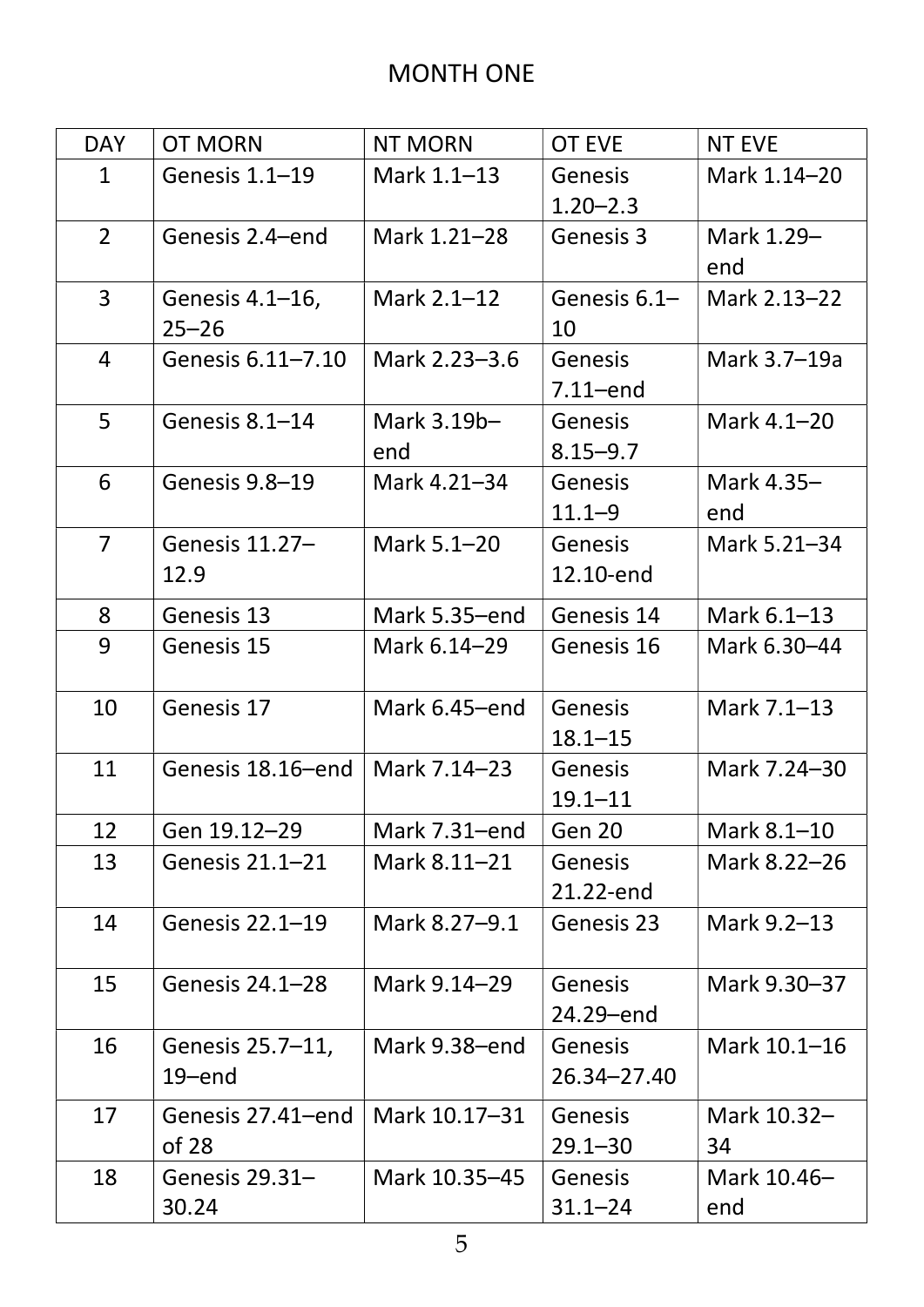| 19 | Genesis $31.25-$  | Mark 11.1-11    | <b>Genesis</b> | Mark 11.12-  |
|----|-------------------|-----------------|----------------|--------------|
|    | 32.2              |                 | $32.3$ -end    | 26           |
| 20 | Genesis 33        | Mark 11.27-     | <b>Genesis</b> | Mark 12.1-12 |
|    |                   | end             | $37.1 - 11$    |              |
| 21 | Genesis 35        | Mark 12.13-17   | Genesis 38     | Mark 12.18-  |
|    |                   |                 |                | 27           |
| 22 |                   | Mark 12.28-34   | Genesis 40     | Mark 12.35-  |
|    | Genesis 37.12-end |                 |                | end          |
| 23 | Genesis 39        | Mark 13.1-13    | <b>Genesis</b> | Mark 13.14-  |
|    |                   |                 | $41.25 - 45$   | 23           |
| 24 | Genesis 41.1-24   |                 | <b>Genesis</b> | Mark 13.32-  |
|    |                   | Mark.13-24-31   | $42.6 - 17$    | end          |
| 25 | Genesis 41.46-    | Mark 14.1-11    | <b>Genesis</b> | Mark 14.12-  |
|    | 42.5              |                 | 42.29-end      | 25           |
| 26 | Genesis 42.18-28  | Mark 14.26-42   | <b>Genesis</b> | Mark 14.43-  |
|    |                   |                 | 43.16-end      | 52           |
| 27 | Genesis 43.1-15   | Mark 14.53-65   | <b>Genesis</b> | Mark 14.66-  |
|    |                   |                 | 44.18-end      | end          |
| 28 | Genesis 44.1-17   | Mark 15.1-15    | <b>Genesis</b> | Mark 15.16-  |
|    |                   |                 | 45.16-end      | 32           |
| 29 | Genesis 45.1-15   | Mark 15.33-41   | Gen 46.1-7,    | Mark 15.42-  |
|    |                   |                 | $28 - end$     | end          |
| 30 | Genesis 47.1-27   | Mark 16.1-8     | Gen 47.28-     | Mark 16.9-   |
|    |                   |                 | end of 48      | end          |
| 31 | Genesis 49.1-32   | Matthew $1.18-$ | Gen 49.33-     | Matthew 2.1- |
|    |                   | end             | end of 50      | 15           |

#### MONTH TWO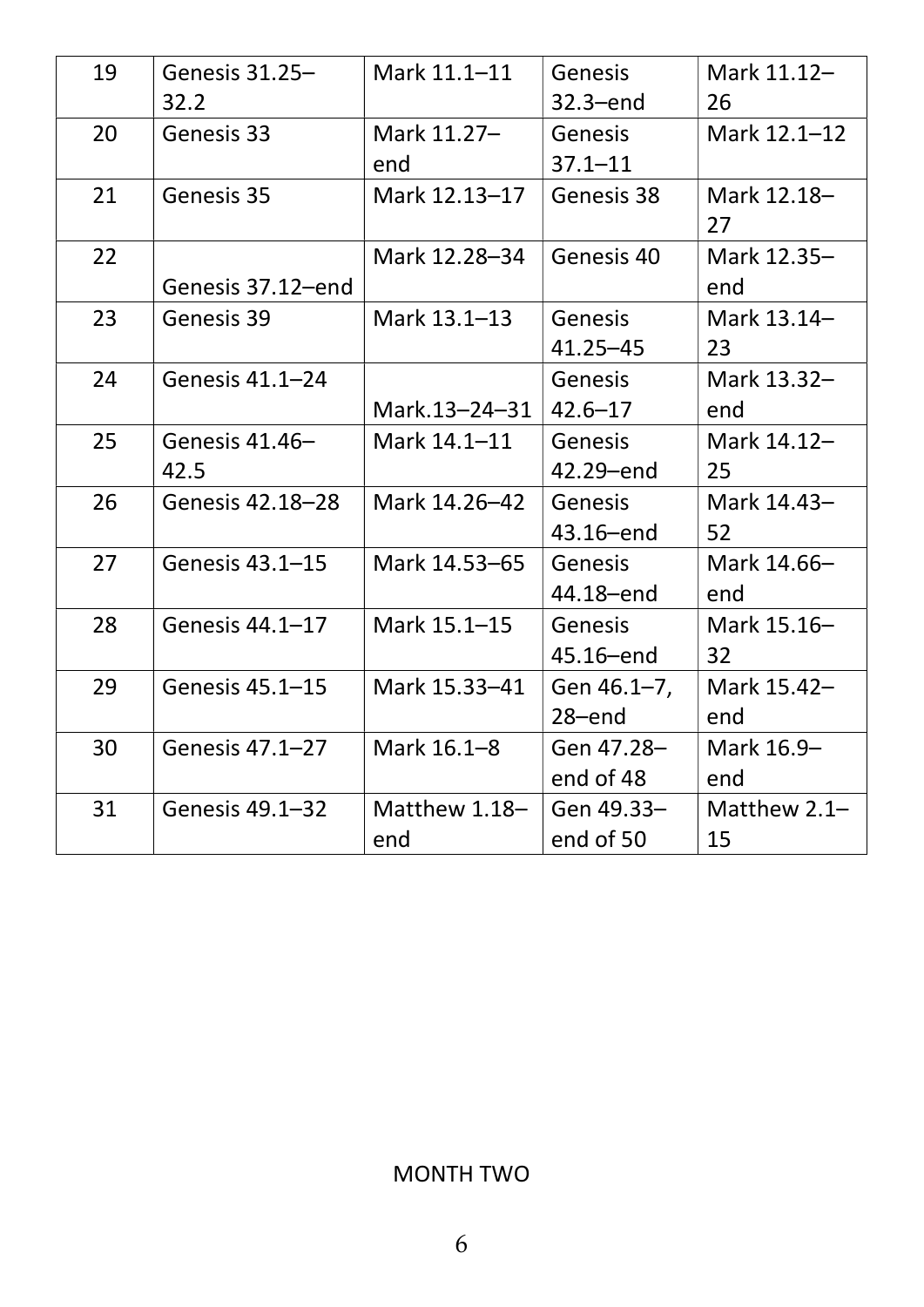| <b>DAY</b>     | <b>OT MORN</b>   | <b>NT MORN</b>  | OT EVE         | <b>NT EVE</b>  |
|----------------|------------------|-----------------|----------------|----------------|
| $\mathbf{1}$   | Exodus           | Matthew $2.16-$ | Exodus 1.22-   | Matthew 3      |
|                | $1.1 - 21$       | end             | 2.10           |                |
| $2^{\circ}$    | Exodus 2.11-22   | Matthew 4.1-    | Exodus $2.23-$ | Matthew        |
|                |                  | 11              | 3.22           | $4.12 - 22$    |
| $\mathbf{3}$   | Exodus 4.1-26    | Matthew 4.23-   | Exodus 4.27-   | Matthew        |
|                |                  | 5.12            | 6.1            | $5.13 - 20$    |
| 4              | Exodus 6.2-13    | Matthew 5.21-   | Exodus 7       | Matthew        |
|                |                  | 37              |                | 5.38-end       |
| 5              | Exodus 8.1-19    | Matthew 6.1-    | Exodus 8.20-   | Matthew        |
|                |                  | 18              | end            | $6.19$ -end    |
| 6              | Exodus 9.1-12    | Matthew 7.1-    | Exodus 9.13-   | Matthew        |
|                |                  | 12              | end            | $7.13$ -end    |
| $\overline{7}$ | Exodus 10        | Matthew 8.1-    | Exodus 11      | Matthew        |
|                |                  | 13              |                | $8.14 - 22$    |
| 8              | Exodus 12.1-14   | Matthew 8.23-   | Exodus         | Matthew 9.1-   |
|                |                  | end             | $12.14 - 36$   | 17             |
| 9              |                  | Matthew 9.18-   | Exodus $13.1-$ | Matthew        |
|                | Exodus 12.37-end | 34              | 16             | $9.35 - 10.15$ |
| 10             | Exodus 13.17-    | Matthew         | Exodus         | Matthew        |
|                | 14.14            | $10.16 - 33$    | 14.15-end      | $10.34 - 11.1$ |
| 11             | Exodus 15.1–21   | Matthew $11.2-$ | Exodus         | Matthew        |
|                |                  | 19              | 15.22-16.10    | 11.20-end      |
| 12             |                  | Matthew 12.1-   | Exodus 17      | Matthew        |
|                | Exodus 16.11-end | 21              |                | $12.22 - 37$   |
| 13             | Exodus 18.1-12   | Matthew         | Exodus         | Matthew        |
|                |                  | 12.38-end       | 18.13-end      | $13.1 - 23$    |
| 14             | Exodus 19        | Matthew         | Exodus $20.1-$ | Matthew        |
|                |                  | $13.24 - 43$    | 26             | 13.44-end      |
| 15             | Exodus 22.21-27, | Matthew 14.1-   | Exodus 24      | Matthew        |
|                | $23.1 - 19$      | 12              |                | 14.13-end      |
| 16             | Exodus 25.1-22   | Matthew 15.1-   | Exodus 28.1-   | Matthew        |
|                |                  | 20              | 4a, 29-end     | $15.21 - 28$   |
| 17             | Exodus 29.1-37   | Matthew         | <b>Exodus</b>  | Matthew        |
|                |                  | 15.29-end       | 29.38-30.16    | $16.1 - 12$    |
| 18             | Exodus 32.1-14   | Matthew         | Exodus         | Matthew        |
|                |                  | $16.13 - end$   | 32.15–34       | $17.1 - 13$    |
|                |                  |                 |                |                |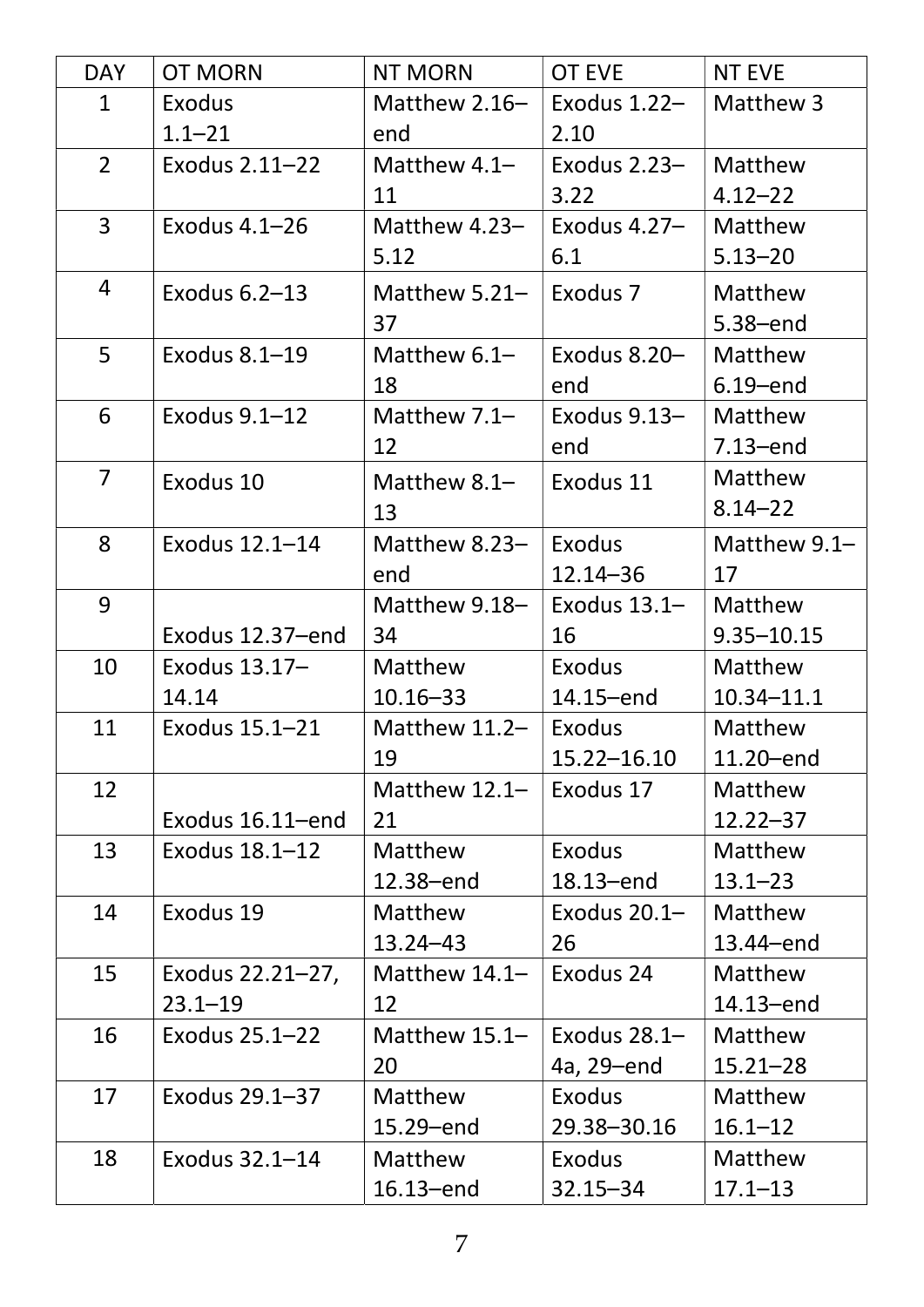| 19 | Exodus 33          | Matthew        | Exodus $34.1-$ | Matthew      |
|----|--------------------|----------------|----------------|--------------|
|    |                    | $17.14 - 21$   | 10, 27-end     | 17.22-end    |
| 20 | Exodus 35.1-19     | Matthew 18.1-  | Exodus         | Matthew      |
|    |                    | 20             | 35.20 - 36.7   | 18.21-end    |
| 21 | Leviticus 8        | Matthew 19.1-  | Leviticus 9    | Matthew      |
|    |                    | 12             |                | $19.13 - 15$ |
| 22 | Leviticus 16.2-24  | Matthew        | Leviticus 17   | Matthew      |
|    |                    | 19.16-end      |                | $20.1 - 16$  |
| 23 | Leviticus 19.1-18, | Matthew        | Leviticus      | Matthew      |
|    | 30-end             | $20.17 - 28$   | $23.1 - 22$    | 20.29-end    |
| 24 | Leviticus 23.23-   | Matthew 23.1-  | Leviticus      | Matthew      |
|    | end                | 12             | $24.1 - 9$     | $23.13 - 28$ |
| 25 | Leviticus 25.1-24  | <b>Matthew</b> | Num 6.1-5,     | Matthew      |
|    |                    | 23.29-end      | $21$ -end      | $24.1 - 14$  |
| 26 | Numbers 9.15-      | <b>Matthew</b> | <b>Numbers</b> | Matthew      |
|    | end; 10.33-end     | $24.15 - 28$   | $11.1 - 33$    | 24.29-end    |
| 27 | <b>Numbers 12</b>  | Matthew 25.1-  | Num 13.1-3,    | Matthew      |
|    |                    | 13             | $17$ -end      | $25.14 - 30$ |
| 28 | Numbers 14.1-25    | <b>Matthew</b> | <b>Numbers</b> | Matthew      |
|    |                    | $25.31 - end$  | 14.26-end      | $26.1 - 16$  |
| 29 | Numbers 16.1-35    | Matthew        | <b>Numbers</b> | Matthew      |
|    |                    | $26.17 - 35$   | 16.36-end      | $26.36 - 46$ |
| 30 | Numbers 17.1-11    | <b>Matthew</b> | <b>Numbers</b> | Matthew      |
|    |                    | $26.47 - 56$   | $20.1 - 13$    | 26.57-end    |
| 31 | Numbers 21.4-9     | Matthew 27.1-  | <b>Numbers</b> | Matthew      |
|    |                    | 10             | $22.1 - 35$    | $27.11 - 26$ |

#### MONTH THREE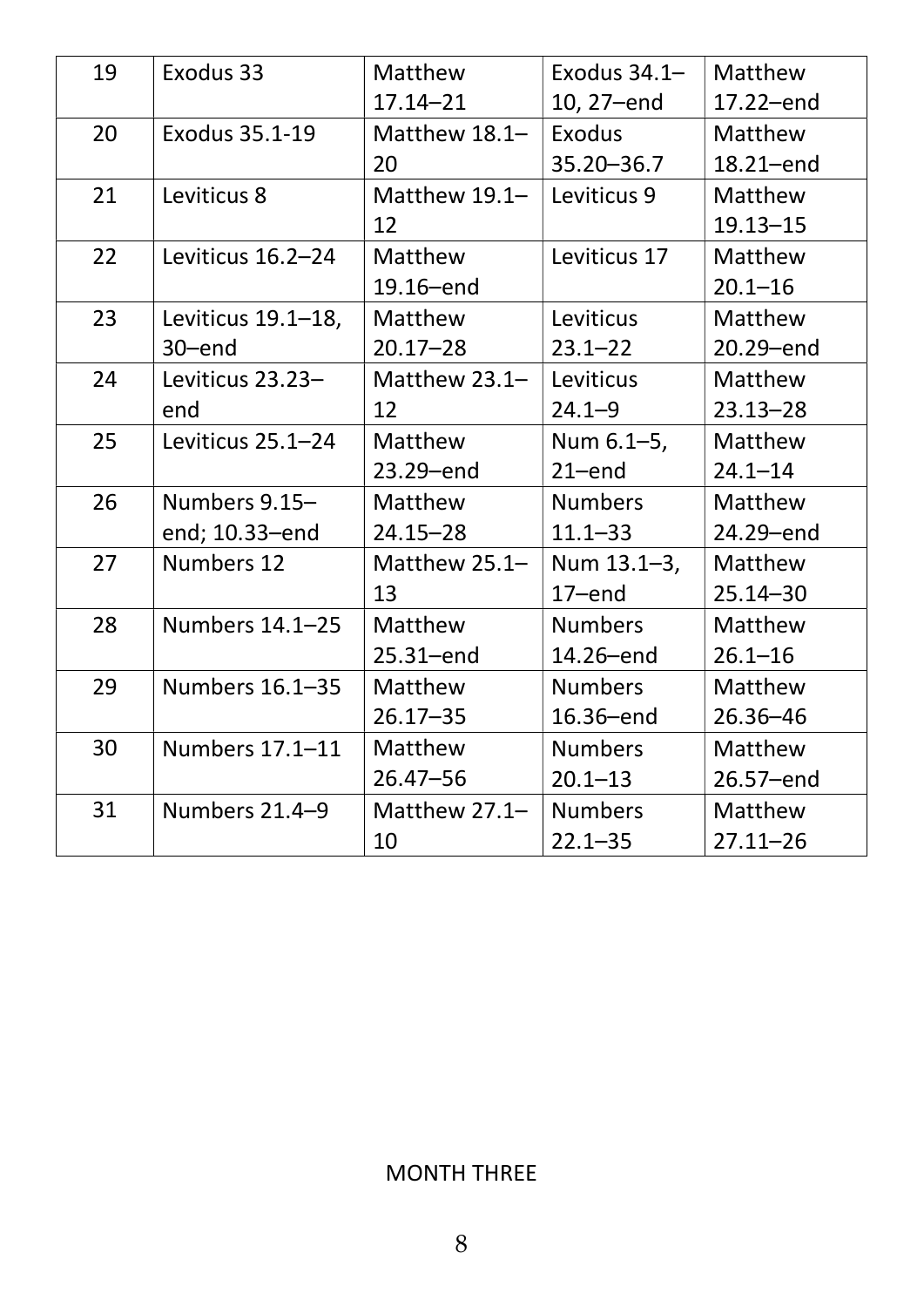| <b>DAY</b>     | <b>OT MORN</b>    | <b>NT MORN</b> | <b>OT EVE</b>  | <b>NT EVE</b> |
|----------------|-------------------|----------------|----------------|---------------|
| $\mathbf{1}$   | Numbers 22.36-    | Matthew        | <b>Numbers</b> | Matthew       |
|                | 23.12             | $27.27 - 44$   | 23.13-end      | $27.45 - 56$  |
| $\overline{2}$ | <b>Numbers 24</b> | Matthew        | <b>Numbers</b> | Matthew       |
|                |                   | 27.57-end      | 27.12-end      | $28.1 - 15$   |
| $\overline{3}$ | Numbers 32.1-27   | Matthew        | Deuteronomy    | Luke 1.1-25   |
|                |                   | 28.16-end      | $1.3 - 18$     |               |
| $\overline{4}$ | Deuteronomy       | Luke 1.26-38   | Deuteronomy    |               |
|                | $1.19 - 40$       |                | $3.18 - end$   | Luke 1.39-56  |
| 5              | Deuteronomy 4.1-  |                | Deuteronomy    | Luke 2.1-20   |
|                | 14                | Luke 1.57-end  | $4.15 - 31$    |               |
| 6              | Deuteronomy       | Luke 2.21-40   | Deuteronomy    | Luke 2.41-    |
|                | $4.32 - 40$       |                | $5.1 - 22$     | end           |
| $\overline{7}$ | Deuteronomy       | Luke 3.1-14    | Deuteronomy    |               |
|                | 5.23-end          |                | 6              | Luke 3.15-22  |
| 8              | Deuteronomy 7.1-  | Luke 4.1-13    | Deuteronomy    |               |
|                | 11                |                | $7.12$ -end    | Luke 4.14-30  |
| 9              | Deuteronomy 8     | Luke 4.31-37   | Deuteronomy    | Luke 4.38-    |
|                |                   |                | $9.1 - 21$     | end           |
| 10             | Deuteronomy       | Luke 5.1-11    | Deuteronomy    |               |
|                | $9.23 - 10.5$     |                | 10.12-end      | Luke 5.12-26  |
| 11             | Deuteronomy       | Luke 5.27-end  | Deuteronomy    | Luke 6.1-11   |
|                | 11.8-end          |                | $12.1 - 14$    |               |
| 12             | Deuteronomy       | Luke 6.12-26   | Deuteronomy    |               |
|                | $15.1 - 18$       |                | $16.1 - 20$    | Luke 6.27-38  |
| 13             | Deuteronomy       | Luke 6.39-end  | Deuteronomy    | Luke 7.1-10   |
|                | $17.8 - end$      |                | 18.9-end       |               |
| 14             | Deuteronomy 19    | Luke 7.11-17   | Deuteronomy    |               |
|                |                   |                | $21.22 - 22.8$ | Luke 7.18-35  |
| 15             | Deuteronomy       |                | Deuteronomy    | Luke 8.1-15   |
|                | $24.5$ -end       | Luke 7.36-end  | 26             |               |
| 16             | Deuteronomy       | Luke 8.16-25   | Deuteronomy    |               |
|                | $28.1 - 14$       |                | 28.58-end      | Luke 8.26-39  |
| 17             | Deuteronomy       |                | Deuteronomy    | Luke 9.1-17   |
|                | $29.2 - 15$       | Luke 8.40-end  | 30             |               |
| 18             | Deuteronomy       | Luke 9.18-27   | Deuteronomy    |               |
|                | $31.1 - 13$       |                | $31.14 - 29$   | Luke 9.28-36  |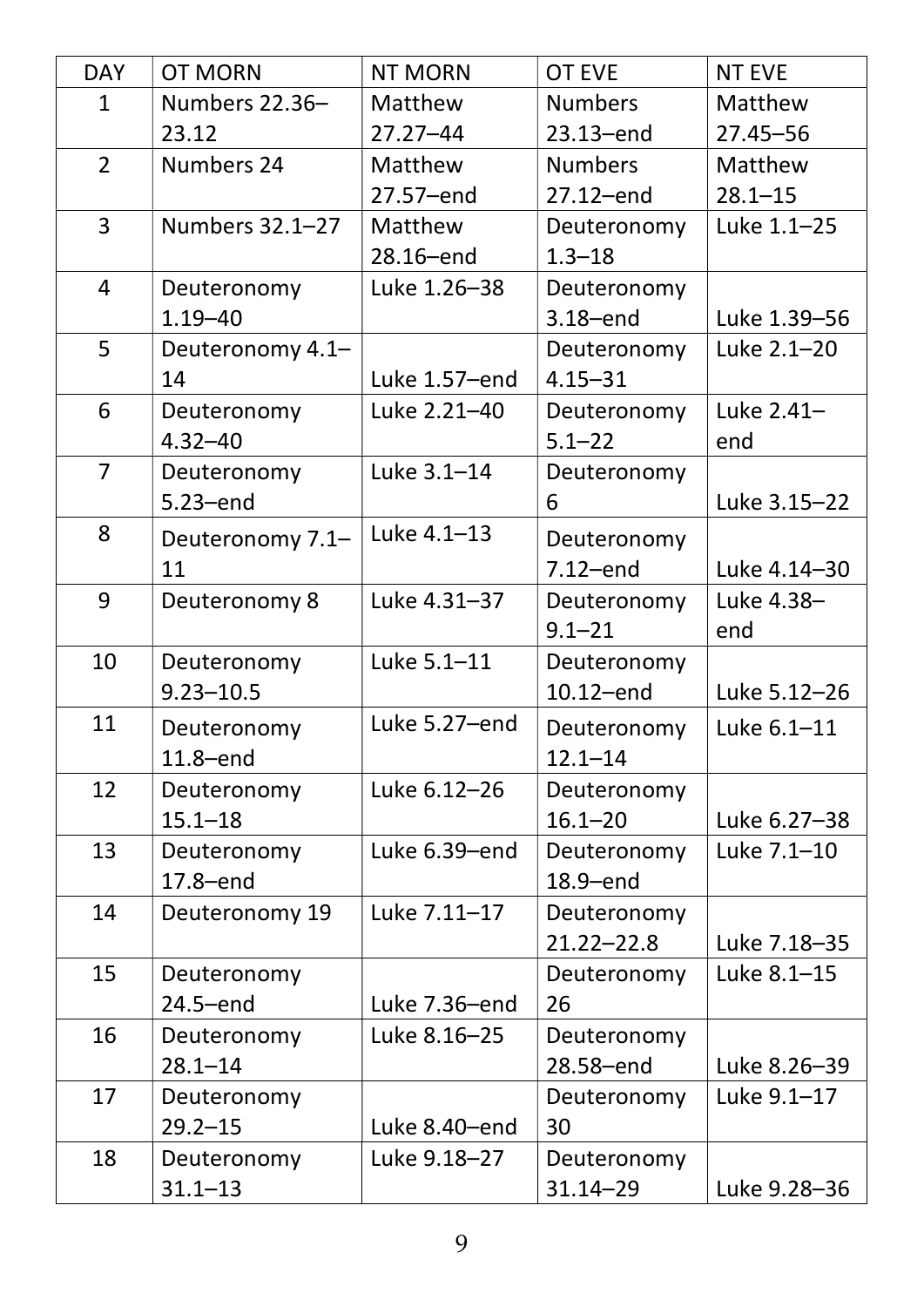| 19 | Deuteronomy     | Luke 9.37-50  | Deuteronomy     | Luke 9.51-   |
|----|-----------------|---------------|-----------------|--------------|
|    | 31.30-32.14     |               | $32.15 - 47$    | end          |
| 20 | Deuteronomy 33  | Luke 10.1-16  | Deuteronomy     | Luke 10.17-  |
|    |                 |               | 32.48-end, 34   | 24           |
| 21 | Joshua 1        | Luke 10.25-37 | Joshua 2        | Luke 10.38-  |
|    |                 |               |                 | end          |
| 22 | Joshua 3        | Luke 11.1-13  |                 | Luke 11.14-  |
|    |                 |               | Joshua 4.1-5.1  | 28           |
| 23 | Joshua 5.2-end  | Luke 11.29-36 | Joshua 6.1-27   | Luke 11.37-  |
|    |                 |               |                 | end          |
| 24 | Joshua 7.1-15   | Luke 12.1-12  | Joshua 7.16-    | Luke 12.13-  |
|    |                 |               | end             | 21           |
| 25 | Joshua 8.1-29   | Luke 12.22-31 | Joshua 8.30-    | Luke 12.32-  |
|    |                 |               | end             | 40           |
| 26 | Joshua 9        | Luke 12.41-48 | Joshua $10.1-$  | Luke 12.49-  |
|    |                 |               | 15              | end          |
| 27 | Joshua 14       | Luke 13.1-9   | Joshua 21.43-   | Luke 13.10-  |
|    |                 |               | 22.8            | 21           |
| 28 | Joshua 22.9-end | Luke 13.22-   | Joshua 23       |              |
|    |                 | end           |                 | Luke 14.1-11 |
| 29 | Joshua 24.1-28  | Luke 14.12-24 | Joshua 24.29-   | Luke 14.25-  |
|    |                 |               | end             | end          |
| 30 | Judges 2        | Luke 15.1-10  | Judges 4        | Luke 15.11-  |
|    |                 |               |                 | end          |
| 31 | Judges 5        | Luke 16.1-18  | Judges $6.1-24$ | Luke 16.19-  |
|    |                 |               |                 | end          |
|    |                 |               |                 |              |

#### MONTH FOUR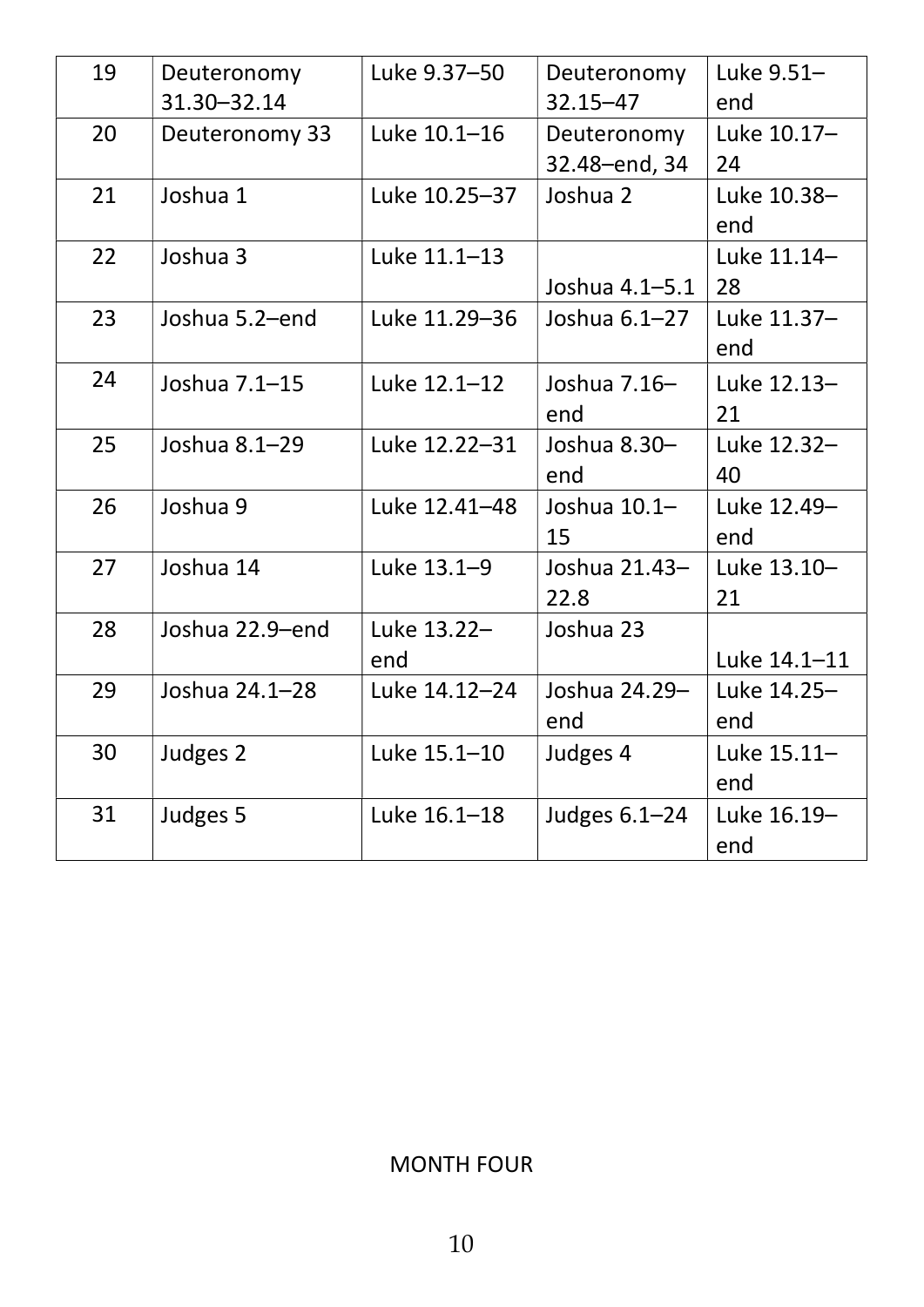| <b>DAY</b>     | <b>OT MORN</b>    | <b>NT MORN</b>      | <b>OT EVE</b>             | <b>NT EVE</b>         |
|----------------|-------------------|---------------------|---------------------------|-----------------------|
| $\mathbf{1}$   | Judges 6.25-end   | Luke 17.1-10        | Judges 7                  | Luke 17.11-<br>19     |
| $\overline{2}$ | Judges 8.22-end   | Luke 17.20-<br>end  | Judges 9.1-21             | Luke 18.1-14          |
| 3              | Judges 9.22-end   | Luke 18.15-30       | Judges $11.1-$<br>28      | Luke 18.31-<br>end    |
| 4              | Judges 11.29-end  | Luke 19.1-10        | Judges 12                 | Luke 19.11-<br>27     |
| 5              | Judges 13         | Luke 19.28-40       | Judges 14                 | Luke 19.41-<br>end    |
| 6              | Judges 15.1-16.3  | Luke 20.1-8         | Judges 16.4-<br>end       | Luke 20.9-19          |
| $\overline{7}$ | Judges 17         | Luke 20.20-26       | Judges 18                 | Luke 20.27-<br>40     |
| 8              | Ruth 1            | Luke 20.41-<br>21.4 | Ruth 2                    | Luke 21.5-19          |
| 9              | Ruth 3            | Luke 21.20-28       | Ruth 4                    | Luke 21.29-<br>end    |
| 10             | 1 Samuel 1.1-20   | Luke 22.1-13        | 1 Samuel<br>$1.21 - 2.11$ | Luke 22.14-<br>23     |
| 11             | 1 Samuel 2.12-26  | Luke 22.24-30       | 1 Samuel<br>$2.27$ –end   | Luke 22.31-<br>38     |
| 12             | 1 Samuel 3.1-4.1a | Luke 22.39-46       | 1 Samuel<br>$4.1b$ –end   | Luke 22.47-<br>62     |
| 13             | 1 Samuel 5        | Luke 22.63-<br>end  | 1 Samuel 6                | Luke 23.1-12          |
| 14             | 1 Samuel 7        | Luke 23.13-25       | 1 Samuel 8                | Luke 23.26-<br>43     |
| 15             | 1 Samuel 9.1-14   | Luke 23.44-<br>56a  | 1 Samuel<br>$9.15 - 10.1$ | Luke 23.56b-<br>24.12 |
| 16             | 1 Samuel 10.1-16  | Luke 24.13-35       | 1 Samuel<br>10.17-end     | Luke 24.36-<br>end    |
| 17             | 1 Samuel 11       | Acts 1.1-14         | 1 Samuel 12               | Acts 1.15-<br>end     |
| 18             | 1 Samuel 13.1-18  | Acts 2.1-21         | 1 Samuel<br>13.19 - 14.15 | Acts 2.22-36          |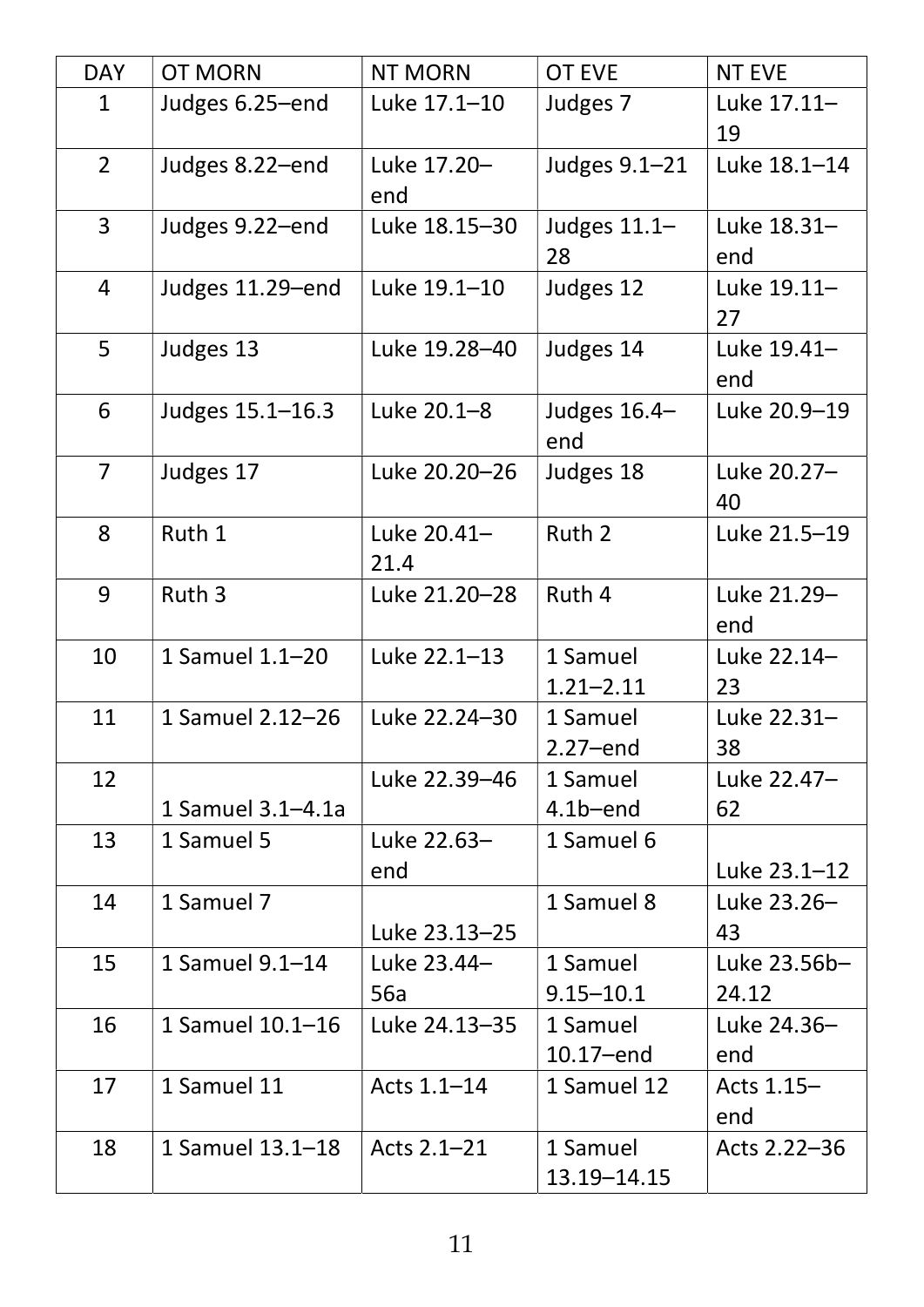|                   | Acts 2.37-end     | 1 Samuel      | Acts 3.1-10   |
|-------------------|-------------------|---------------|---------------|
| 1 Samuel 14.24-46 |                   | $15.1 - 23$   |               |
| 1 Samuel 16       | Acts 3.11-end     | 1 Samuel      | Acts 4.1-12   |
|                   |                   | $17.1 - 30$   |               |
|                   | Acts 4.13-31      | 1 Samuel      | Acts 4.32-    |
| 1 Samuel 17.31-54 |                   | 17.55 - 18.16 | 5.11          |
| 1 Samuel 19       | Acts 5.12-26      | 1 Samuel      | Acts 5.27-    |
|                   |                   | $20.1 - 17$   | end           |
| 1 Samuel 20.18-   | Acts <sub>6</sub> | 1 Samuel      | Acts 7.1-16   |
| end               |                   | $21.1 - 22.5$ |               |
| 1 Samuel 22.6-    | Acts 7.17-43      | 1 Samuel 23   | Acts 7.44–53  |
| end               |                   |               |               |
| 1 Samuel 24       | Acts 7.54–8.3     | 1 Samuel 26   | Acts 8.4–25   |
|                   |                   |               |               |
| 1 Samuel 28       | Acts 8.26-end     | 2 Samuel 1    | Acts 9.1-19a  |
|                   |                   |               |               |
| 2 Samuel 2.1-11   | Acts 9.19b-31     | 2 Samuel      | Acts 9.32-    |
|                   |                   | $3.12$ -end   | end           |
| 2 Samuel 5.1-12   | Acts 10.1-16      | 2 Samuel 6    |               |
|                   |                   |               | Acts 10.17-33 |
| 2 Samuel 7.1-17   |                   | 2 Samuel      | Acts 11.1-18  |
|                   | Acts 10.34-end    | 7.18-end      |               |
| 2 Samuel 9        |                   | 2 Samuel 11   | Acts 12.1-17  |
|                   | Acts 11.19-end    |               |               |
| 2 Samuel 12       |                   | 2 Samuel      | Acts 13.1-12  |
|                   | Acts 12.18-end    | $15.1 - 12$   |               |
|                   |                   |               |               |

#### MONTH FIVE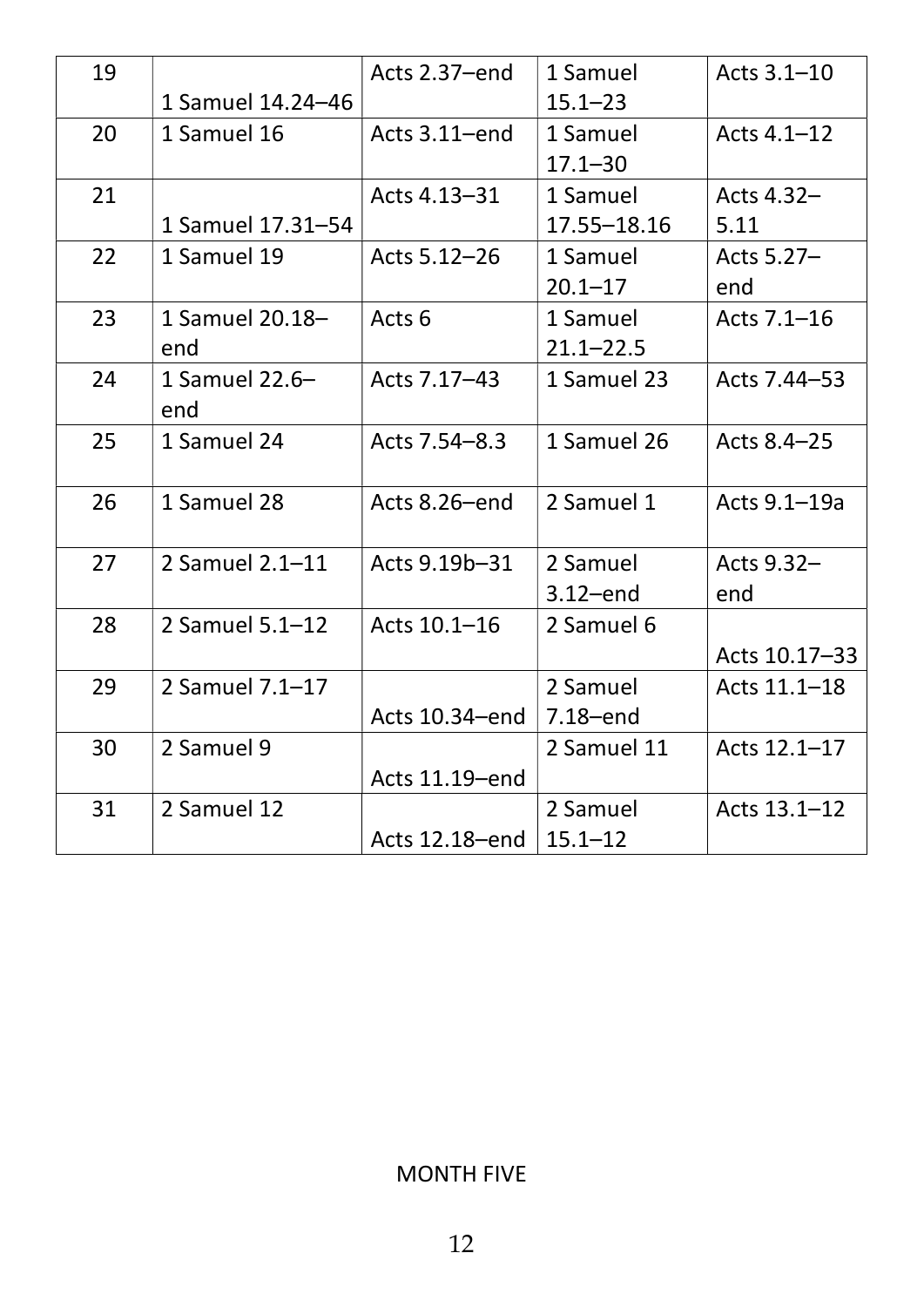| <b>DAY</b>     | <b>OT MORN</b>     | <b>NT MORN</b>     | <b>OT EVE</b>  | <b>NT EVE</b>  |
|----------------|--------------------|--------------------|----------------|----------------|
| $\mathbf{1}$   | 2 Samuel 15.13-    | Acts 13.13-43      | 2 Samuel       | Acts 13.44-    |
|                | end                |                    | $16.1 - 14$    | 14.7           |
| $\overline{2}$ | 2 Samuel 17        | Acts 14.8-end      | 2 Samuel       | Acts 15.1-21   |
|                |                    |                    | $18.1 - 18$    |                |
| 3              | 2 Samuel 18.19-    | Acts 15.22-35      | 2 Samuel       | Acts 15.36-    |
|                | 19.8a              |                    | $19.8b-23$     | 16.5           |
| $\overline{4}$ | 2 Samuel 19.24-    | Acts 16.6-24       | 2 Samuel       | Acts 16.25-    |
|                | end                |                    | $23.1 - 23$    | end            |
| 5 <sup>1</sup> | 2 Samuel 24        | Acts 17.1-15       | 1 Kings 1.1-31 | Acts 17.16-    |
|                |                    |                    |                | end            |
| 6              | 1 Kings 1.32-2.4   | Acts 18.1-21       | 1 Kings 2.5-   | Acts 18.22-    |
|                |                    |                    | end            | 19.7           |
| $\overline{7}$ | 1 Kings 3          | Acts 19.8-20       | 1 Kings 4.29-  | Acts 19.21-    |
|                |                    |                    | 5.12           | end            |
| 8              | 1 Kings 6.1, 11–28 | Acts 20.1-16       | 1 Kings 8.1-30 | Acts 20.17-    |
|                |                    |                    |                | end            |
| 9              | 1 Kings 8.31-62    | Acts 21.1-16       | 1 Kings 8.63-  |                |
|                |                    |                    | 9.9            | Acts 21.17-36  |
| 10             | 1 Kings 10         | Acts 21.37-        | 1 Kings 11.1-  | Acts 22.22-    |
|                |                    | 22.21              | 13             | 23.11          |
| 11             | 1 Kings 11.14-25   |                    | 1 Kings 11.26- | Acts 24.1-23   |
|                |                    | Acts 23.12-end     | end            |                |
| 12             | 1 Kings 12.1-24    | Acts 24.24-        | 1 Kings 12.25- | Acts 25.13-    |
|                |                    | 25.12              | 13.10          | end            |
| 13             |                    | Acts 26.1-23       | 1 Kings 14.1-  | Acts 26.24-    |
|                | 1 Kings 13.11-end  |                    | 20             | end            |
| 14             |                    | Acts 27.1-26       | 1 Kings 15.1-  | Acts 27.27-    |
|                | 1 Kings 14.20-end  |                    | 24             | end            |
| 15             |                    | Acts 28.1-16       | 1 Kings 16.1-  | Acts 28.17-    |
|                | 1 Kings 15.25-end  |                    | 20             | end            |
| 16             | 1 Kings 17         | 1 Thess 1          | 1 Kings 18.1-  | 1 Thess $2.1-$ |
|                |                    |                    | 20             | 12             |
| 17             |                    | 1 Thess 2.13-      | 1 Kings 19     | 1 Thess 3      |
|                | 1 Kings 18.21–end  | end                |                |                |
| 18             | 1 Kings 21         | 1 Thess $4.1 - 12$ | 1 Kings 22.1-  | 1 Thess 4.13-  |
|                |                    |                    | 28             | end            |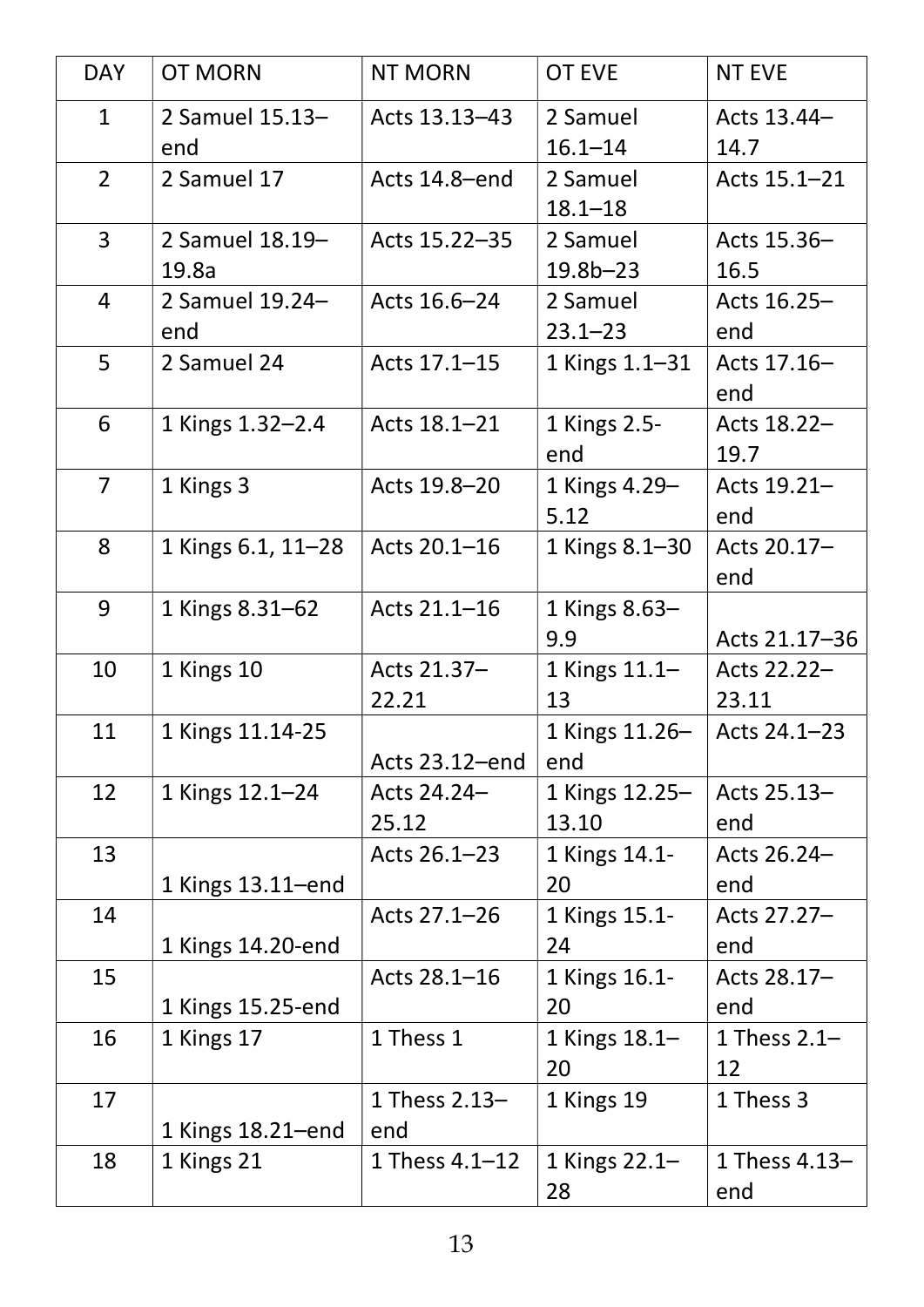| 1 Thess 5.1-11<br>1 Thess 5.12-<br>19<br>1 Kings 22.29-45<br>2 Kings 1<br>end<br>2 Kings 3<br>20<br>2 Kings 2<br>2 Thess 1<br>2 Thess 2<br>2 Thess 3<br>21<br>2 Kings 4.1-37<br>2 Kings 4.38-<br>Galatians 1<br>end<br>22<br>2 Kings 5<br>Galatians 2.1-<br><b>Galatians</b><br>2 Kings 6<br>10<br>$2.11$ -end<br>23<br>2 Kings 7<br>2 Kings 8<br>Galatians 3.1-<br><b>Galatians</b><br>14<br>$3.15 - 22$<br>2 Kings 9.17-<br>24<br>2 Kings $9.1 - 16$<br>Galatians 3.23-<br><b>Galatians</b><br>4.7<br>$4.8 - 20$<br>end<br>2 Kings 11<br>25<br>2 Kings 10<br>Galatians 4.21-<br><b>Galatians</b><br>5.1<br>$5.2 - 15$<br>26<br>2 Kings 12<br>2 Kings 13<br>Galatians 5.16-<br>Galatians 6<br>end<br>27<br>2 Kings 14<br>Philippians<br>2 Kings 15.1-<br>Philippians<br>$1.1 - 11$<br>$1.12$ -end<br>22<br>28<br>2 Kings 16<br>Philippians<br>Philippians<br>2 Kings 15.23-end<br>$2.1 - 13$<br>$2.14$ -end<br>29<br>2 Kings 17.1-23<br>2 Kings 17.24-<br>Philippians<br><b>Philippians</b><br>$4.2$ -end<br>$3.1 - 4.1$<br>end<br>30<br>2 Kings 18.1-12<br>1 Cor 1.1-17<br>1 Cor 1.18-<br>2 Kings 18.13-<br>end<br>end<br>1 Cor 2<br>31<br>2 Kings 19.1-19<br>2 Kings 19.20-<br>1 Cor 3<br>end |  |  |  |
|--------------------------------------------------------------------------------------------------------------------------------------------------------------------------------------------------------------------------------------------------------------------------------------------------------------------------------------------------------------------------------------------------------------------------------------------------------------------------------------------------------------------------------------------------------------------------------------------------------------------------------------------------------------------------------------------------------------------------------------------------------------------------------------------------------------------------------------------------------------------------------------------------------------------------------------------------------------------------------------------------------------------------------------------------------------------------------------------------------------------------------------------------------------------------------------------------|--|--|--|
|                                                                                                                                                                                                                                                                                                                                                                                                                                                                                                                                                                                                                                                                                                                                                                                                                                                                                                                                                                                                                                                                                                                                                                                                  |  |  |  |
|                                                                                                                                                                                                                                                                                                                                                                                                                                                                                                                                                                                                                                                                                                                                                                                                                                                                                                                                                                                                                                                                                                                                                                                                  |  |  |  |
|                                                                                                                                                                                                                                                                                                                                                                                                                                                                                                                                                                                                                                                                                                                                                                                                                                                                                                                                                                                                                                                                                                                                                                                                  |  |  |  |
|                                                                                                                                                                                                                                                                                                                                                                                                                                                                                                                                                                                                                                                                                                                                                                                                                                                                                                                                                                                                                                                                                                                                                                                                  |  |  |  |
|                                                                                                                                                                                                                                                                                                                                                                                                                                                                                                                                                                                                                                                                                                                                                                                                                                                                                                                                                                                                                                                                                                                                                                                                  |  |  |  |
|                                                                                                                                                                                                                                                                                                                                                                                                                                                                                                                                                                                                                                                                                                                                                                                                                                                                                                                                                                                                                                                                                                                                                                                                  |  |  |  |
|                                                                                                                                                                                                                                                                                                                                                                                                                                                                                                                                                                                                                                                                                                                                                                                                                                                                                                                                                                                                                                                                                                                                                                                                  |  |  |  |
|                                                                                                                                                                                                                                                                                                                                                                                                                                                                                                                                                                                                                                                                                                                                                                                                                                                                                                                                                                                                                                                                                                                                                                                                  |  |  |  |
|                                                                                                                                                                                                                                                                                                                                                                                                                                                                                                                                                                                                                                                                                                                                                                                                                                                                                                                                                                                                                                                                                                                                                                                                  |  |  |  |
|                                                                                                                                                                                                                                                                                                                                                                                                                                                                                                                                                                                                                                                                                                                                                                                                                                                                                                                                                                                                                                                                                                                                                                                                  |  |  |  |
|                                                                                                                                                                                                                                                                                                                                                                                                                                                                                                                                                                                                                                                                                                                                                                                                                                                                                                                                                                                                                                                                                                                                                                                                  |  |  |  |
|                                                                                                                                                                                                                                                                                                                                                                                                                                                                                                                                                                                                                                                                                                                                                                                                                                                                                                                                                                                                                                                                                                                                                                                                  |  |  |  |
|                                                                                                                                                                                                                                                                                                                                                                                                                                                                                                                                                                                                                                                                                                                                                                                                                                                                                                                                                                                                                                                                                                                                                                                                  |  |  |  |

#### MONTH SIX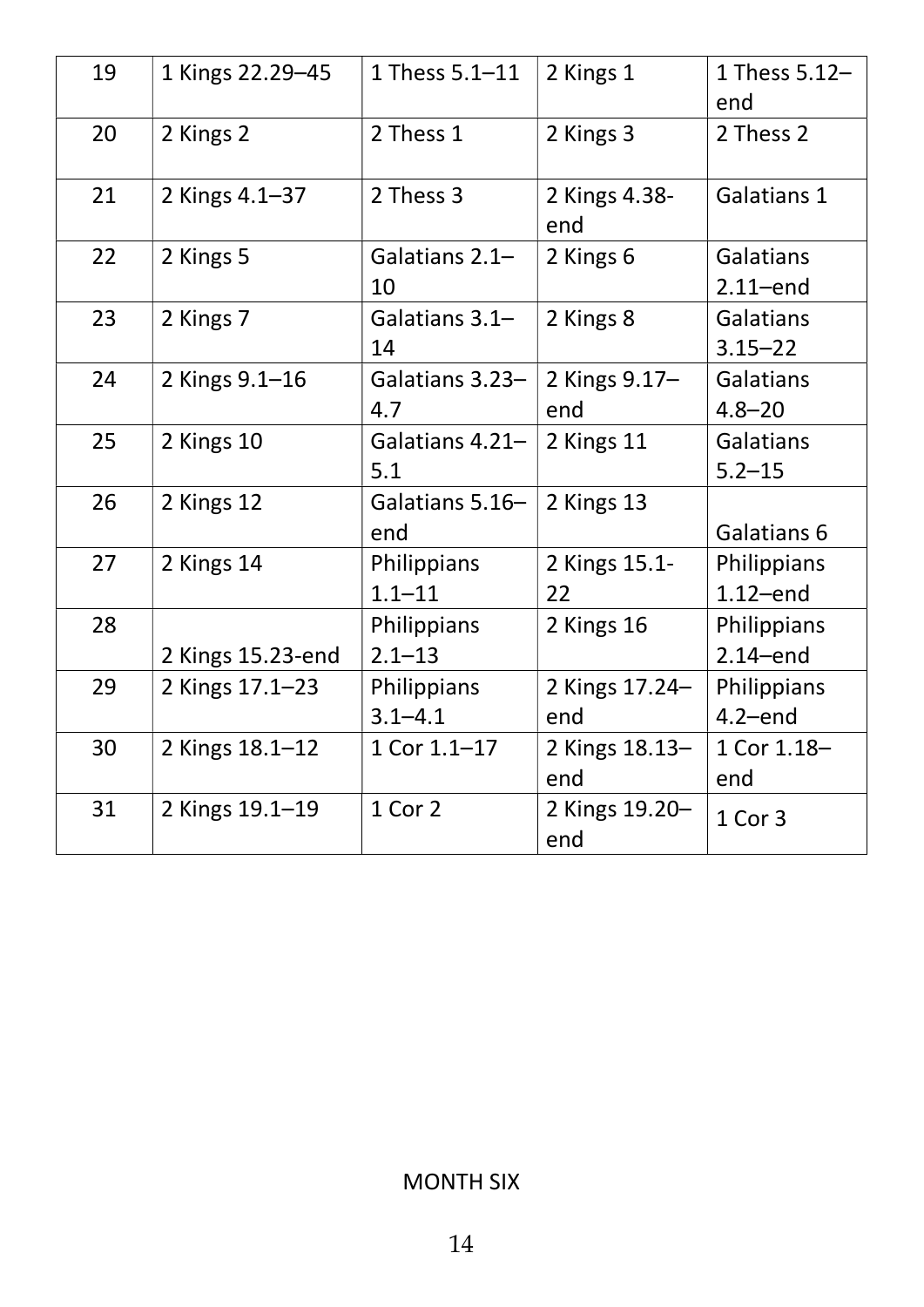| <b>DAY</b>     | <b>OT MORN</b>           | <b>NT MORN</b>       | <b>OT EVE</b>           | <b>NT EVE</b>         |
|----------------|--------------------------|----------------------|-------------------------|-----------------------|
| $\mathbf{1}$   | 2 Kings 20               | 1 Cor 4              | 2 Kings 21              | 1 Cor 5               |
| $2^{\circ}$    | 2 Kings 22.1-23.3        | 1 Cor 6.1-11         | 2 Kings 23.4-<br>35     | 1 Cor 6.12-<br>end    |
| $\overline{3}$ | 2 Kings 23.36-<br>24.17  | 1 Cor 7.1-24         | 2 Kings 24.18-<br>25.12 | 1 Cor 7.25-<br>end    |
| $\overline{4}$ | 2 Kings 25.13-end        | 1 Cor 8              | Amos 1                  | 1 Cor 9.1-14          |
| 5              | Amos 2                   | 1 Cor 9.15-end       | Amos 3                  | 1 Cor 10.1-13         |
| 6              | Amos 4                   | 1 Cor 10.14-<br>11.1 | Amos 5.1-17             | 1 Cor 11.2-16         |
| $\overline{7}$ | Amos 5.18-end            | 1 Cor 11.17-<br>end  | Amos 6                  | 1 Cor 12.1-11         |
| 8              | Amos 7                   | 1 Cor 12.12-<br>end  | Amos 8                  | 1 Cor 13              |
| 9              | Amos 9                   | 1 Cor 14.1-19        | Hosea 1.1-2.1           | 1 Cor 14.20-<br>end   |
| 10             | Hosea 2.2-17             | 1 Cor 16.1-9         | Hosea 2.18-<br>end of 3 | 1 Cor 16. 10-<br>end  |
| 11             | Hosea 4                  | 2 Cor 1.1-14         | Hosea $5.1 - 7$         | 2 Cor 1.15-<br>2.4    |
| 12             | Hosea 5.8-6.6            | 2 Cor 2.5-end        | Hosea 6.7-end<br>of 7   | 2 Cor 3               |
| 13             | Hosea 8                  | 2 Cor 4              | Hosea 9                 | 2 Cor 5               |
| 14             | Hosea 10                 | 2 Cor 6.1-7.1        | Hosea 11.1-11           | 2 Cor<br>$7.2$ -end   |
| 15             | Hosea 11.12-end<br>of 12 | 2 Cor 8.1-15         | Hosea 13                | 2 Cor<br>$8.16 - 9.5$ |
| 16             | Hosea 14                 | 2 Cor 9.6-end        | Isaiah $1.1-20$         | 2 Cor 10              |
| 17             | Isaiah 1.21-end          | 2 Cor<br>$11.1 - 15$ | Isaiah $2.1 - 11$       | 2 Cor<br>$11.16$ -end |
| 18             | Isaiah 2.12-end          | 2 Cor 12             | Isaiah 3                | 2 Cor 13              |
|                |                          |                      |                         |                       |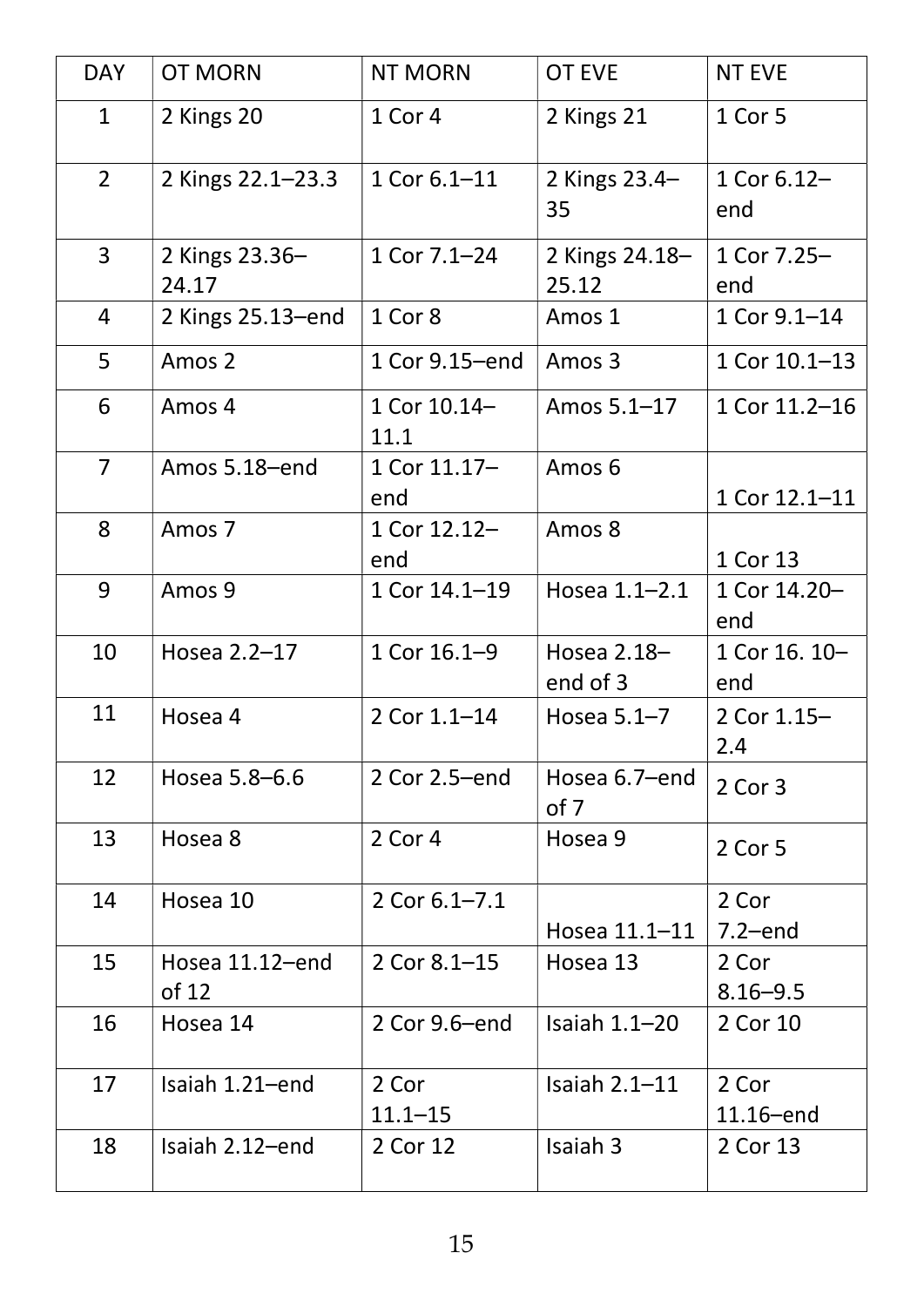| 19 | Isaiah $4.1 - 5.7$ |                                     | Isaiah $5.8 - 24$ | Romans        |
|----|--------------------|-------------------------------------|-------------------|---------------|
|    |                    | Romans 1.1-17                       |                   | $1.18 - end$  |
| 20 | Isaiah 5.25-end    |                                     | Isaiah 6          | Romans        |
|    |                    | Romans 2.1-16                       |                   | $2.17$ -end   |
| 21 | Isaiah 7           |                                     | Isaiah $8.1 - 15$ | <b>Romans</b> |
|    |                    | Romans 3.1-20                       |                   | $3.21$ -end   |
| 22 | Isaiah 8.16-9.7    |                                     |                   | Romans        |
|    |                    | Romans $4.1 - 12$                   | l Isaiah 9.8–10.4 | $4.13 - end$  |
| 23 | Isaiah 10.5-19     |                                     | Isaiah 10.20-     | Romans        |
|    |                    | Romans 5.1-11                       | 32                | $5.12$ -end   |
| 24 | Isaiah 10.33-11.9  |                                     | Isaiah $11.10-$   | <b>Romans</b> |
|    |                    | Romans $6.1-14$                     | end of 12         | $6.15$ -end   |
| 25 | Isaiah 13          | Romans $7.1-6$                      | Isaiah 14         | Romans 7.7-   |
|    |                    |                                     |                   | end           |
| 26 | Isaiah 15 & 16     |                                     | Isaiah 17         | Romans        |
|    |                    | Romans 8.1-11                       |                   | $8.12 - 17$   |
| 27 | Isaiah 18          | Romans 8.18-                        | Isaiah 19         | Romans        |
|    |                    | 30                                  |                   | 8.31-end      |
| 28 | Isaiah 20 & 21     |                                     | Isaiah 22         | <b>Romans</b> |
|    |                    | Romans 9.1-18                       |                   | $9.19 - end$  |
| 29 | Isaiah 23          | Romans 10.1-                        | Isaiah 24         | Romans        |
|    |                    | 10                                  |                   | $10.11$ -end  |
| 30 | Isaiah 25          | Romans $11.1-$                      | Isaiah 26         | Romans        |
|    |                    | 12                                  |                   | $11.13 - 24$  |
| 31 | Isaiah 27          | Romans $11.25 -$ Isaiah $28.1 - 13$ |                   | Romans        |
|    |                    | end                                 |                   | $12.1 - 8$    |
|    |                    |                                     |                   |               |

#### MONTH SEVEN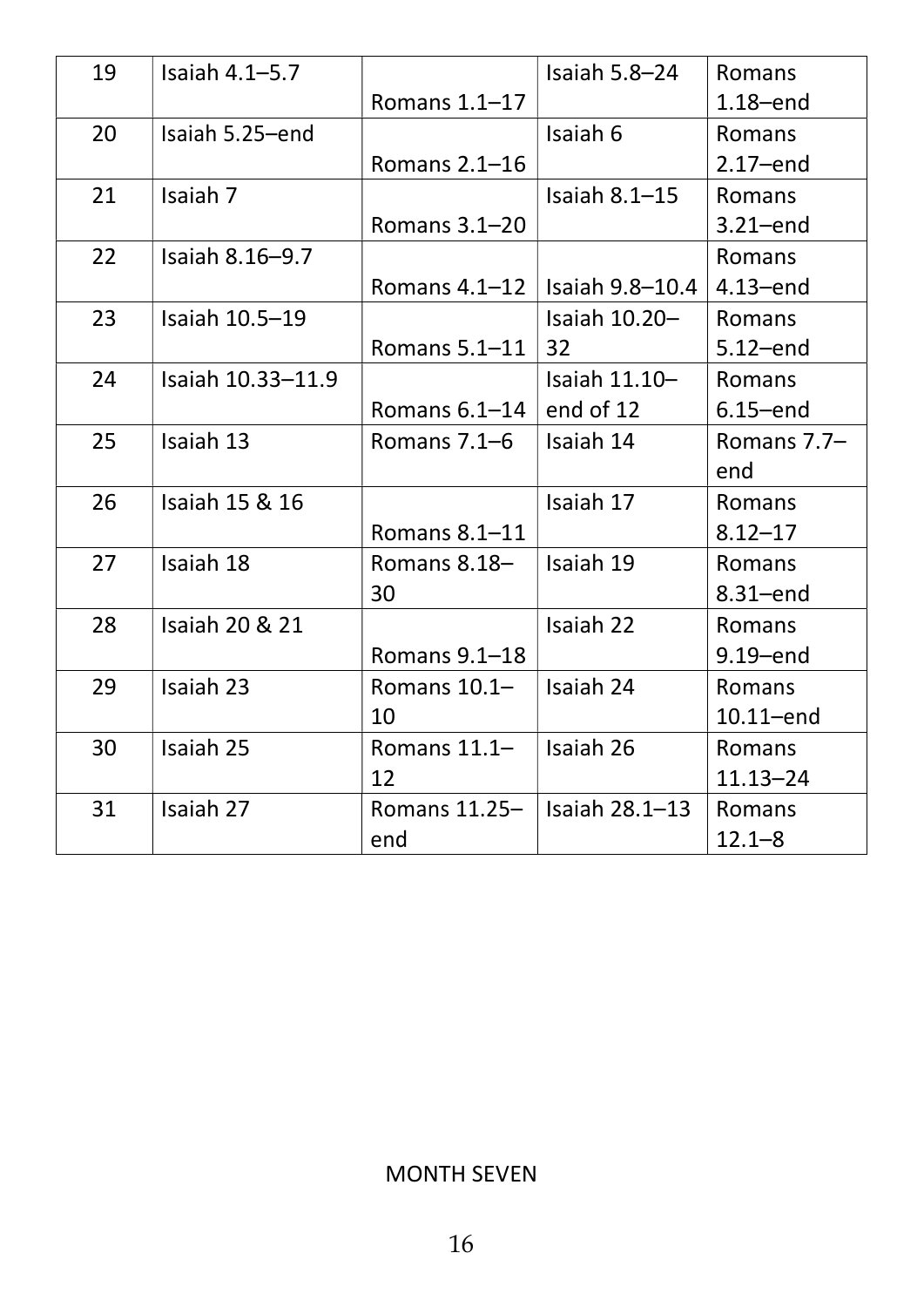| <b>DAY</b>     | <b>OT MORN</b>   | <b>NT MORN</b>   | <b>OT EVE</b>   | <b>NT EVE</b> |
|----------------|------------------|------------------|-----------------|---------------|
| $\mathbf{1}$   | Isaiah 28.14-end | Romans 12.9-     | Isaiah 29.1-14  | Romans 13.1-  |
|                |                  | end              |                 | 7             |
| $2^{\circ}$    | Isaiah 29.15-end | Romans 13.8-     | Isaiah 30.1-18  | Romans        |
|                |                  | end              |                 | $14.1 - 12$   |
| $\overline{3}$ | Isaiah 30.19-end | Romans 14.13-    | Isaiah 31       | Romans        |
|                |                  | end              |                 | $15.1 - 13$   |
| $\overline{4}$ | Isaiah 32        | Romans 15.14-    | Isaiah 33       | Romans        |
|                |                  | 21               |                 | 15.22-end     |
| 5              | Isaiah 34        | Romans 16.1-     | Isaiah 35       | Romans        |
|                |                  | 16               |                 | 16.17-end     |
| 6              | Isaiah 36        | Philemon         | Isaiah 37.1-20  | Colossians    |
|                |                  |                  |                 | $1.1 - 14$    |
| $\overline{7}$ | Isaiah 37.21-end | Colossians       | Isaiah 38. 1-8, | Colossians    |
|                |                  | $1.15 - 23$      | $21 - 22$       | $1.24 - 2.7$  |
| 8              | Isaiah 38. 9-20  | Colossians 2.8-  | Isaiah 39       | Colossians    |
|                |                  | end              |                 | $3.1 - 11$    |
| 9              | Micah 1          | Colossians       | Micah 2         | Colossians    |
|                |                  | $3.12 - 4.1$     |                 | $4.2$ –end    |
| 10             | Micah 3          | Ephesians 1.1-   | Micah 4.1-5.1   | Ephesians     |
|                |                  | 14               |                 | $1.15$ -end   |
| 11             | Micah 5.2-end    | Ephesians 2.1-   | Micah 6         | Ephesians     |
|                |                  | 10               |                 | $2.11$ -end   |
| 12             | Micah $7.1 - 7$  | Ephesians 3.1-   |                 | Ephesians     |
|                |                  | 13               | Micah 7.8-end   | $3.14$ -end   |
| 13             | Zephaniah 1      | Ephesians 4.1-   | Zephaniah 2     | Ephesians     |
|                |                  | 16               |                 | $4.17$ –end   |
| 14             | Zephaniah 3      | Ephesians 5.1-   | Nahum 1         | Ephesians     |
|                |                  | 14               |                 | $5.15$ -end   |
| 15             | Nahum 2          | Ephesians 6.1-   | Nahum 3         | Ephesians     |
|                |                  | 9                |                 | $6.10$ -end   |
| 16             | Habakkuk 1.1-11  | Titus 1          | <b>Habakkuk</b> | Titus 2       |
|                |                  |                  | $1.12 - 2.5$    |               |
| 17             |                  | Titus 3          | Habakkuk 3      | 1 Timothy     |
|                | Habakkuk 2.6-end |                  |                 | $1.1 - 17$    |
| 18             | Jeremiah 1       | 1 Timothy        | Jeremiah 2.1-   |               |
|                |                  | $1.18$ -end of 2 | 13              | 1 Timothy 3   |
|                |                  |                  |                 |               |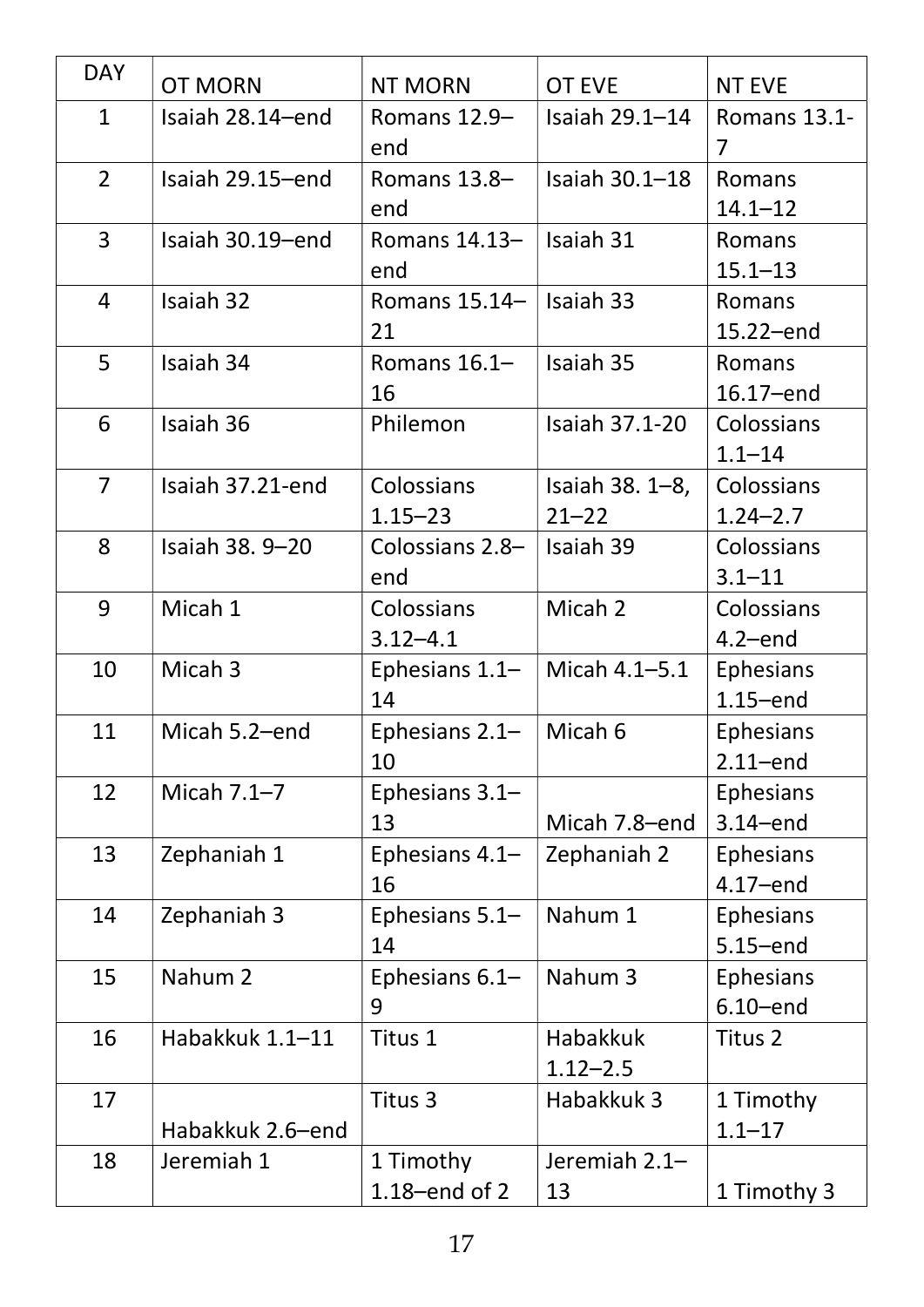| 19 |                   | 1 Timothy 4    | Jeremiah 3     | 1 Timothy     |
|----|-------------------|----------------|----------------|---------------|
|    | Jeremiah 2.14-end |                |                | $5.1 - 16$    |
| 20 | Jeremiah 4.1-18   | 1 Timothy      | Jeremiah       | 1 Timothy     |
|    |                   | 5.17-end       | $4.19 - end$   | $6.1 - 10$    |
| 21 | Jeremiah 5.1-19   | 1 Timothy      | Jeremiah       | 2 Timothy     |
|    |                   | $6.11$ -end    | $5.20$ end     | $1.1 - 14$    |
| 22 | Jeremiah 6.1-21   | 2 Timothy      | Jeremiah       | 2 Timothy     |
|    |                   | $1.15 - 2.13$  | $6.22$ -end    | $2.14$ -end   |
| 23 | Jeremiah 7.1-20   | 2 Timothy 3    | Jeremiah       | 2 Timothy     |
|    |                   |                | $7.21$ -end    | $4.1 - 8$     |
| 24 | Jeremiah 8.1-15   | 2 Timothy 4.9- | Jeremiah       | 1 Peter 1.1-  |
|    |                   | end            | $8.16 - 9.11$  | 12            |
| 25 |                   | 1 Peter 1.13-  | Jeremiah       | 1 Peter 2.1-  |
|    | Jeremiah 9.12-end | end            | $10.1 - 16$    | 10            |
| 26 | Jeremiah 10.17-   | 1 Peter 2.11-  | Jeremiah       | 1 Peter 3.1-  |
|    | end               | end            | $11.1 - 17$    | 12            |
| 27 | Jeremiah 11.18-   | 1 Peter 3.13-  | Jeremiah 12.7- | 1 Peter 4.1-  |
|    | 12.6              |                |                |               |
|    |                   | end            | end            | 11            |
| 28 | Jeremiah 13.1-11  | 1 Peter 4.12-  | Jeremiah       | 1 Peter 5     |
|    |                   | end            | 13.12-end      |               |
| 29 | Jeremiah 14       | 2 Peter 1.1-15 | Jeremiah       | 2 Peter 1.16- |
|    |                   |                | 15.10-end      | 2.3           |
| 30 | Jeremiah 16.10-   | 2 Peter 2.4-   | Jeremiah       | 2 Peter 3     |
|    | 17.4              | end            | $17.5 - 18$    |               |
| 31 | Jeremiah 18.1-12  | James 1.1-11   | Jeremiah       | James 1.12-   |

#### MONTH EIGHT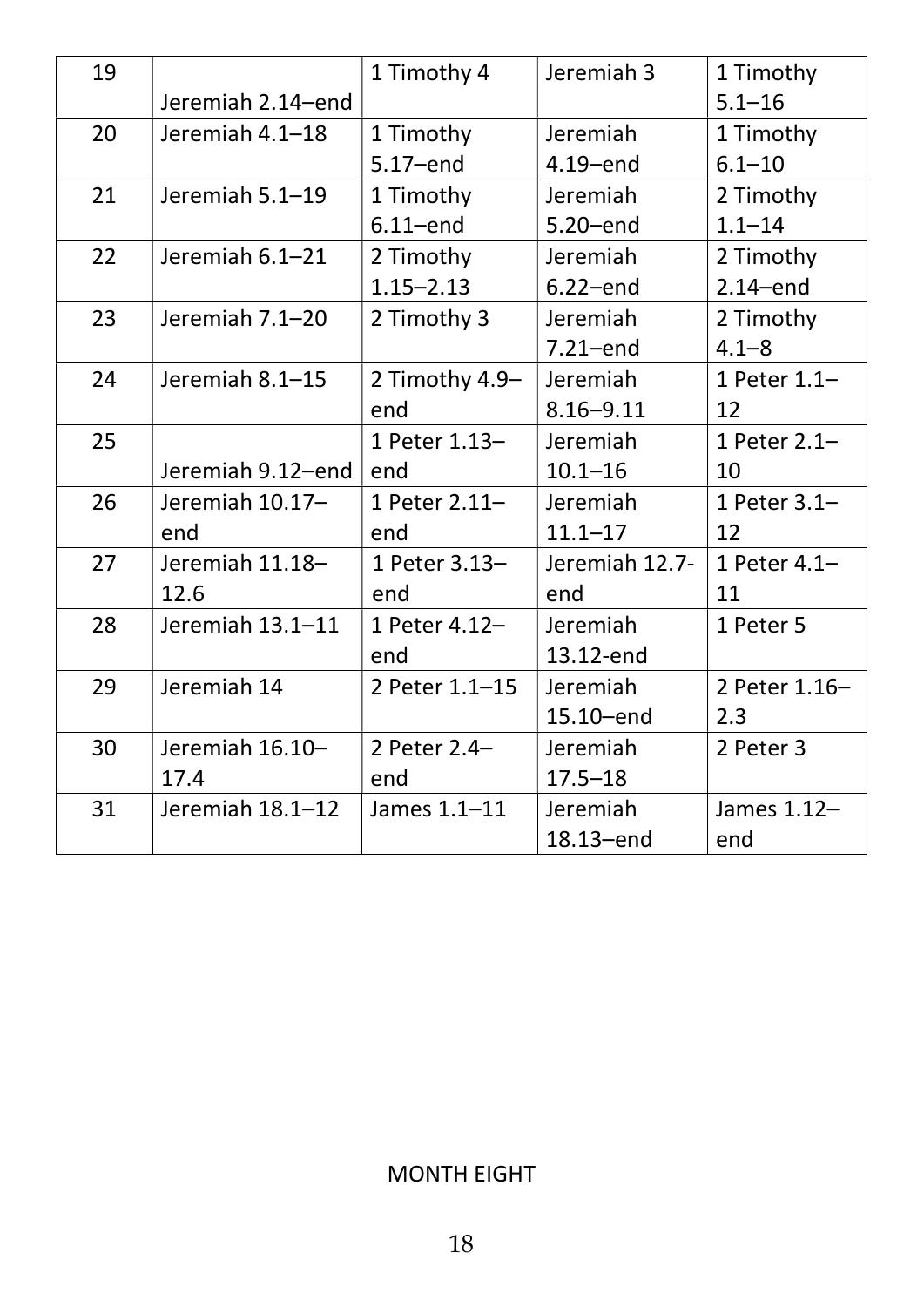| <b>DAY</b>     | <b>OT MORN</b>   | <b>NT MORN</b>   | <b>OT EVE</b>  | <b>NT EVE</b>  |
|----------------|------------------|------------------|----------------|----------------|
| $\mathbf{1}$   | Jeremiah 19.1-   | James 2.1-13     | Jeremiah       | James 2.14-    |
|                | 13               |                  | 19.14 - 20.6   | end            |
| $\overline{2}$ | Jeremiah 20.7-   | James 3          | Jeremiah       | James 4.1-12   |
|                | end              |                  | $21.1 - 10$    |                |
| 3              | Jeremiah 22.1–5, | James 4.13–5.6   | Jeremiah       |                |
|                | $13 - 19$        |                  | $22.20 - 23.8$ | James 5.7-end  |
| 4              | Jeremiah 23.9-   | Jude             | Jeremiah 24    | Hebrews 1      |
|                | 32               |                  |                |                |
| 5              | Jeremiah 25.1-   | Hebrews 2.1-9    |                | <b>Hebrews</b> |
|                | 14               |                  | Jeremiah 26    | $2.10$ -end    |
| 6              | Jeremiah 28      | Hebrews 3.1-6    | Jeremiah       | Hebrews 3.7-   |
|                |                  |                  | $29.1 - 14$    | end            |
| $\overline{7}$ | Jeremiah 30.1-   | Hebrews $4.1-13$ | Jeremiah       | <b>Hebrews</b> |
|                | 11               |                  | $30.12 - 22$   | $4.14 - 5.10$  |
| 8              | Jeremiah 31.1-   | Hebrews 5.11-    | Jeremiah       | <b>Hebrews</b> |
|                | 22               | 6.12             | 31.23-end      | $6.13 - end$   |
| 9              | Jeremiah 32.1-   | Hebrews 7.1-10   | Jeremiah       | <b>Hebrews</b> |
|                | 15               |                  | $33.1 - 13$    | $7.11$ -end    |
| 10             | Jeremiah 33.14-  | Hebrews 8        | Jeremiah 35    | Hebrews 9.1-   |
|                | end              |                  |                | 14             |
| 11             | Jeremiah 36.1-   | Hebrews 9.15-    | Jeremiah       | <b>Hebrews</b> |
|                | 18               | end              | 36.19-end      | $10.1 - 18$    |
| 12             | Jeremiah 37      | Hebrews 10.19-   | Jeremiah       | <b>Hebrews</b> |
|                |                  | 25               | $38.1 - 13$    | 10.26-end      |
| 13             | Jeremiah 38.14-  |                  | Jeremiah 39    | <b>Hebrews</b> |
|                | end              | Hebrews 11.1-16  |                | $11.17 - 31$   |
| 14             | Jeremiah 40      | Hebrews 11.32-   | Jeremiah 41    | <b>Hebrews</b> |
|                |                  | 12.2             |                | $12.3 - 13$    |
| 15             | Jeremiah 42      | Hebrews $12.14-$ | Jeremiah 43    | <b>Hebrews</b> |
|                |                  | end              |                | $13.1 - 16$    |
| 16             | Jeremiah 44.1-   | Hebrews 13.17-   | Jeremiah       | John 1.1-18    |
|                | 14               | end              | 44.15-end      |                |
| 17             | Jeremiah 45      | John 1.19-28     |                | John 1.29-34   |
|                |                  |                  | Ezekiel 1.1-14 |                |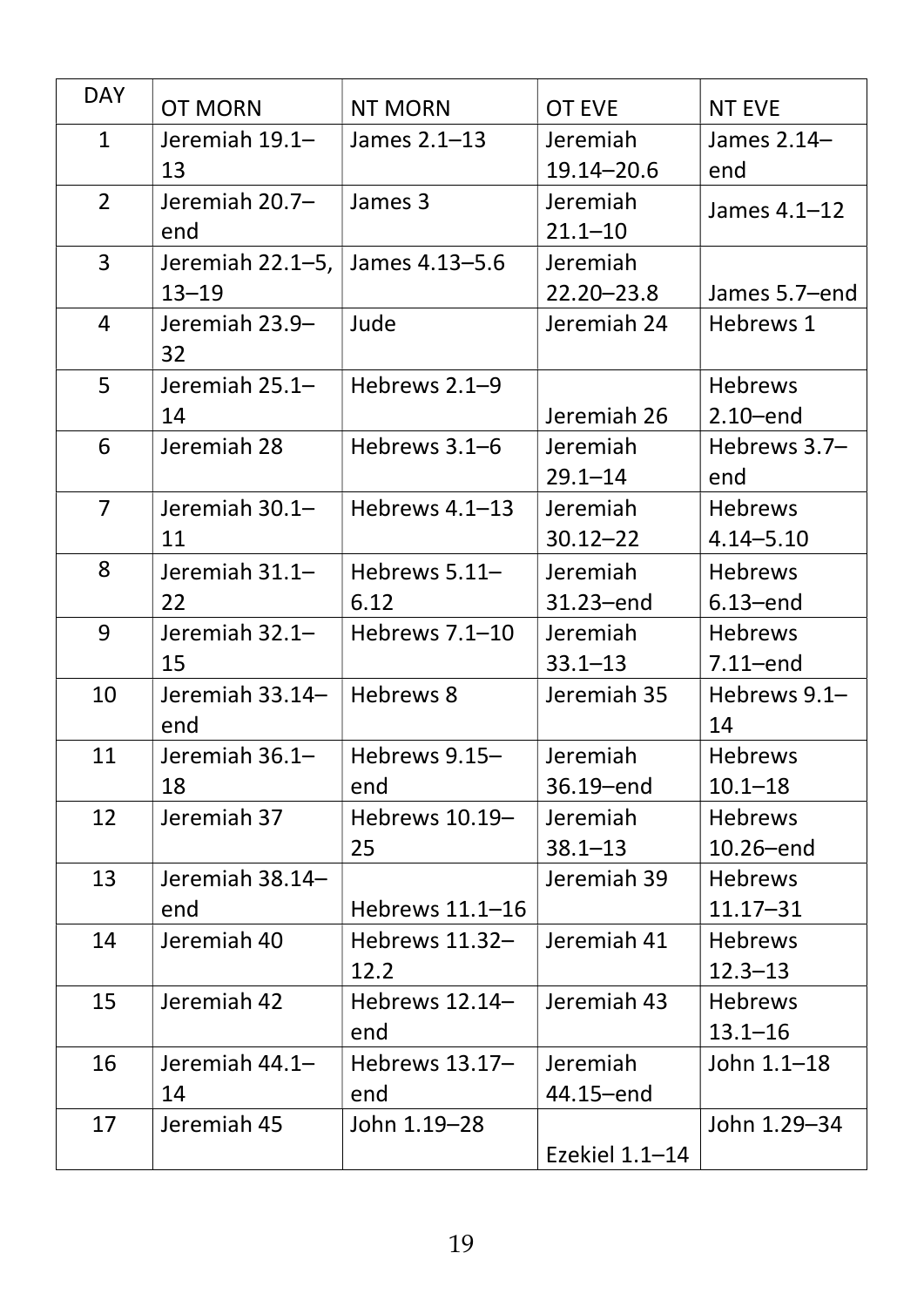| 18 |                       | John 1.35-42   | Ezekiel 2.3-                     |               |
|----|-----------------------|----------------|----------------------------------|---------------|
|    | Ezekiel 1.15-2.2      |                | 3.11                             | John 1.43-end |
| 19 |                       | John 2.1-12    | Ezekiel 8                        |               |
|    | Ezekiel 3.12-end      |                |                                  | John 2.13-end |
| 20 | Ezekiel 9             | John 3.1-21    | Ezekiel 10.1-                    |               |
|    |                       |                | 19                               | John 3.22-end |
| 21 | Ezekiel 11.14-        | John 4.1-26    | Ezekiel 12.1-                    | John 4.27-42  |
|    | end                   |                | 16                               |               |
| 22 | Ezekiel 12.17-        | John 4.43-end  | Ezekiel $13.1-$                  | John 5.1-18   |
|    | end                   |                | 16                               |               |
| 23 | Ezekiel 14.1-11       | John 5.19-29   | Ezekiel 14.12-                   |               |
|    |                       |                | end                              | John 5.30-end |
| 24 | Ezekiel 18.1-20       | John 6.1-15    | Ezekiel 18.21-                   | John 6.16-27  |
|    |                       |                | 32                               |               |
| 25 | Ezekiel 20.1-20       | John 6.27-40   | Ezekiel $20.21 - 1$ John 6.41-51 |               |
|    |                       |                | 38                               |               |
| 27 | Ezekiel 33.1-20       | John 7.1-13    | Ezekiel 33.21-                   | John 7.14-24  |
|    |                       |                | end                              |               |
| 26 | <b>Ezekiel 24.15-</b> | John 6.52-59   | Ezekiel 28.1-                    | John 6.60-end |
|    | end                   |                | 19                               |               |
| 28 | Ezekiel 34.1-16       | John 7.25-36   | Ezekiel 34.17-                   | John 7.37-52  |
|    |                       |                | end                              |               |
| 29 |                       | John 7.53-8.11 | Ezekiel 37.1-                    | John 8.12-30  |
|    | Ezekiel 36.16-36      |                | 14                               |               |
| 30 | Ezekiel 37. 15-       | John 8.31-47   | Ezekiel 39.21-                   |               |
|    | end                   |                | end                              | John 8.48-end |
| 31 | Ezekiel $43.1 - 12$   | John 9.1-17    | Ezekiel 44.4-                    |               |
|    |                       |                | 16                               | John 9.18-end |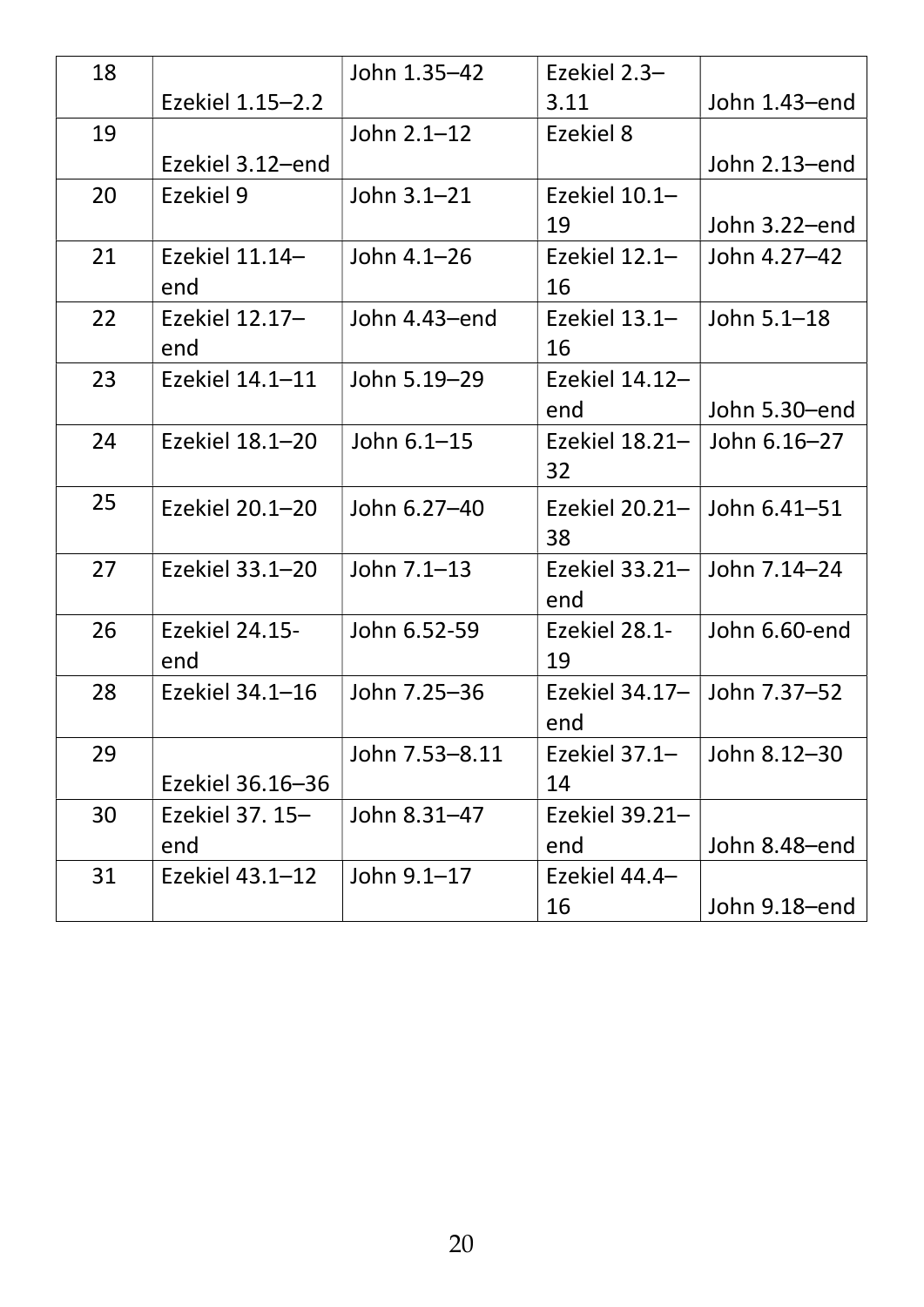#### MONTH NINE

| <b>DAY</b>     | <b>OT MORN</b>            | <b>NT MORN</b>  | <b>OT EVE</b>            | <b>NT EVE</b>      |
|----------------|---------------------------|-----------------|--------------------------|--------------------|
| $\mathbf{1}$   | Ezekiel $47.1 - 12$       | John 10.1-10    | Isaiah 40                | John 10.11-21      |
| $\overline{2}$ | Isaiah 41                 | John 10.22-end  | Isaiah 42.1-17           | John 11.1-16       |
| $\overline{3}$ | Isaiah 42.18-end          | John 11.17-27   | Isaiah 43.1-13           | John 11.28-44      |
| 4              | Isaiah 43.14-end          | John 11.45-end  | Isaiah $44.1 - 8$        | John 12.1-11       |
| 5              | Isaiah 44.9-23            | John 12.12-19   | Isaiah $44.24-$<br>45.13 | John 12.20-<br>36a |
| 6              | Isaiah 45.14-end          | John 12.36b-end | Isaiah 46                | John 13.1-11       |
| $\overline{7}$ | Isaiah 47                 | John 13.12-20   | Isaiah 48.1-11           | John 13.21-30      |
| 8              | Isaiah 48.12-end          | John 13.31-end  | Isaiah 49.1-13           | John 14.1-14       |
| 9              | Isaiah 49.14–25           | John 14.15-end  | Isaiah 50                | John 15.1-11       |
| 10             | Isaiah $51.1-8$           | John 15.12-17   | Isaiah 51.9-16           | John 15.18-<br>end |
| 11             | Isaiah 51.17-end          | John 16.1-15    | Isaiah $52.1 - 12$       | John 16.16-22      |
| 12             | Isaiah 52.13-end<br>of 53 | John 16.23-end  | Isaiah 54                | John 17.1-5        |
| 13             | Isaiah 52.13-end<br>of 53 | John 17.6-19    | Isaiah 54                | John 17.20-<br>end |
| 14             | Isaiah 55                 | John 18.1-11    | Isaiah 56                | John 18.12-27      |
| 15             | Isaiah 57                 | John 18.28-end  | Isaiah 58                | John 19.1-16       |
| 16             | Isaiah 59.1-15a           | John 19.17-30   | Isaiah<br>59.15b-end     | John 19.31-<br>end |
| 17             | Isaiah $60.1 - 12$        | John 20.1-10    | Isaiah $60.13-$<br>end   | John 20.11-18      |
| 18             | Isaiah 61                 | John 20.19-end  | Isaiah 62                | John 21.1-14       |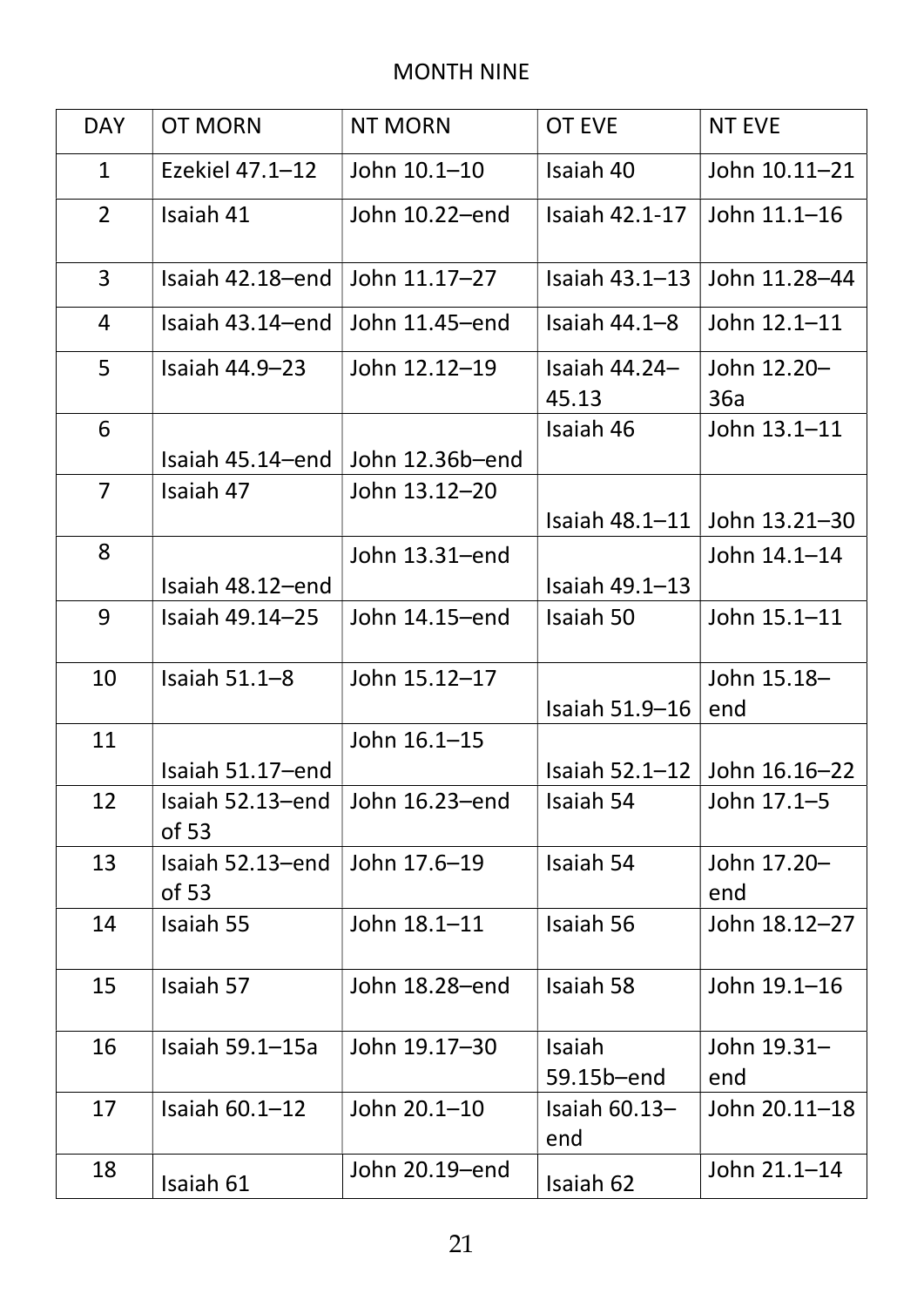| 19 | Isaiah $63.1 - 6$ | John 21.15-19        | Isaiah $63.7-$   | John 21.20-         |
|----|-------------------|----------------------|------------------|---------------------|
|    |                   |                      | end              | end                 |
| 20 | Isaiah 64         | 1 John 1.1-2.6       |                  | 1 John 2.7-17       |
|    |                   |                      | Isaiah 65.1-16   |                     |
| 21 |                   | 1 John 2.18-end      |                  | 1 John 3.1-10       |
|    | Isaiah 65.17-end  |                      | Isaiah 66.1-11   |                     |
| 22 |                   | 1 John 3.11-end      |                  | 1 John 4.1-6        |
|    | Isaiah 66.12-end  |                      | Haggai 1.1-11    |                     |
| 23 |                   | 1 John 4.7-end       | Haggai 2.10-     | 1 John 5            |
|    | Haggai 1.12-2.9   |                      | end              |                     |
| 24 | Zechariah 1.1-    | 2 John               | Zechariah        | 3 John              |
|    | 17                |                      | $1.18$ -end of 2 |                     |
| 25 | Zechariah 3       | <b>Revelation 1</b>  | Zechariah 4      | Revelation          |
|    |                   |                      |                  | $2.1 - 11$          |
| 26 | Zechariah 6.9-    | Revelation 2.12-     | Zechariah 7      | Revelation          |
|    | end               | end                  |                  | $3.1 - 13$          |
| 27 | Zechariah 8.1-8   | Revelation 3.14-     | Zechariah        | <b>Revelation 4</b> |
|    |                   | end                  | $8.9 - end$      |                     |
| 28 | Zechariah 9.1-    | <b>Revelation 5</b>  | Zechariah 10     | <b>Revelation 6</b> |
|    | 12                |                      |                  |                     |
| 29 | Zechariah 11.4-   | Revelation 7.1-4,    | Zechariah        | <b>Revelation 8</b> |
|    | end               | 9-end                | $12.1 - 10$      |                     |
| 30 | Zechariah 13      | Revelation 9.1-      | Zechariah        | Revelation          |
|    |                   | 12                   | $14.1 - 11$      | $9.13 - end$        |
| 31 | Zechariah         | <b>Revelation 10</b> | Malachi 1.1,     | Revelation          |
|    | 14.12-end         |                      | 6-end            | $11.1 - 14$         |

### MONTH TEN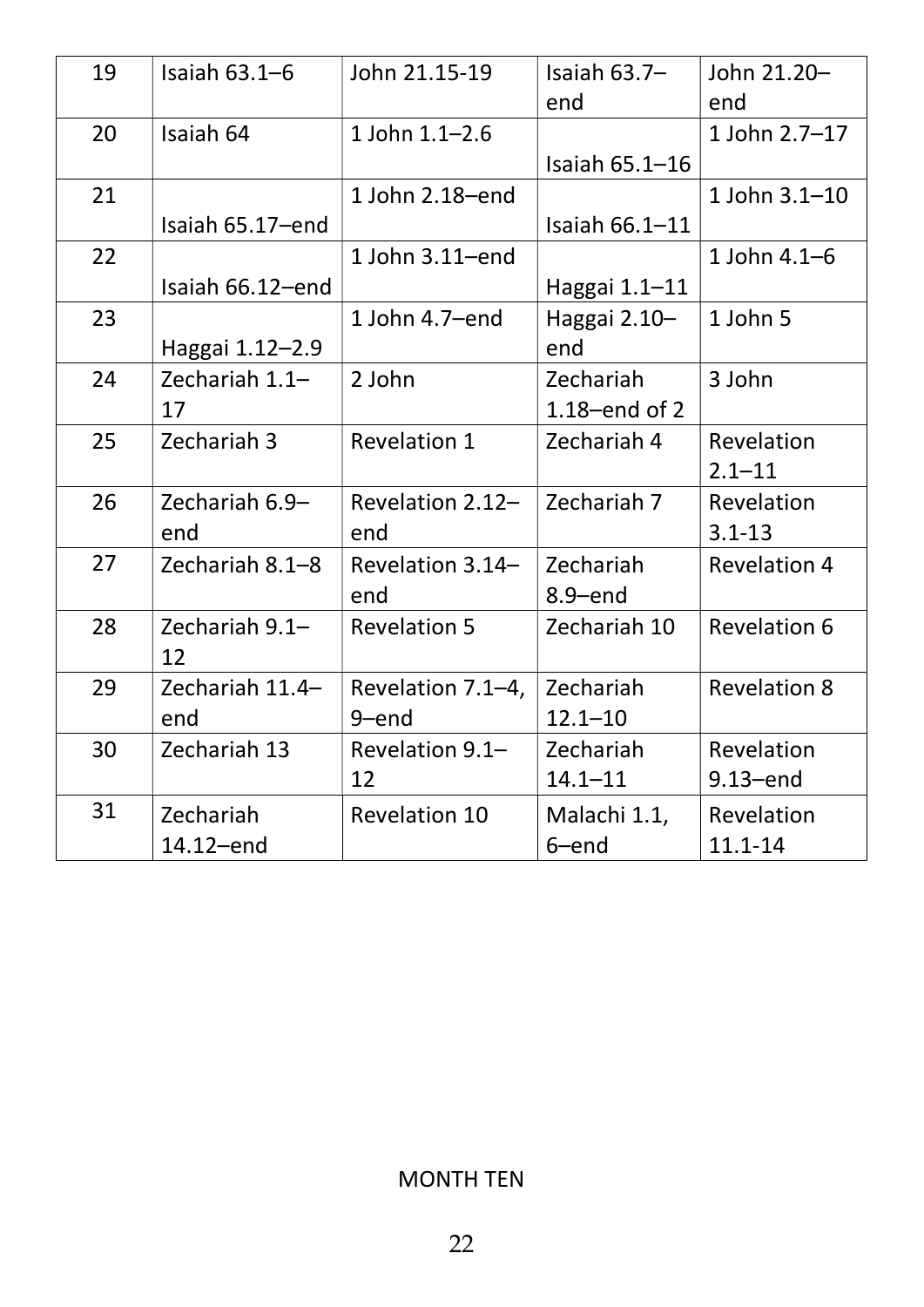| <b>DAY</b>     | <b>OT MORN</b>  |                      | <b>OT EVE</b> |                      |
|----------------|-----------------|----------------------|---------------|----------------------|
|                |                 | NT/APOC MORN         |               | NT/APOC EVE          |
| $\mathbf{1}$   | Malachi 2.1-16  | Revelation           | Malachi 2.17- | <b>Revelation 12</b> |
|                | 11.15-end       |                      | 3.12          |                      |
| $\overline{2}$ | Malachi 3.13-   | Revelation 13.1-     | 1 Chronicles  | Revelation           |
|                | end of 4        | 10                   | $10.1 - 11.9$ | $13.11$ -end         |
| $\overline{3}$ | 1 Chronicles 13 | Revelation 14.1-     | 1 Chronicles  | Revelation           |
|                |                 | 13                   | $15.1 - 16.3$ | 14.14-end 15         |
| $\overline{4}$ | 1 Chronicles 17 | Revelation 16.1-     | 1 Chronicles  | Revelation           |
|                |                 | 11                   | $21.1 - 22.1$ | 16.12-end            |
| 5              | 1 Chronicles    | <b>Revelation 17</b> | 1 Chronicles  | <b>Revelation 18</b> |
|                | $22.2$ -end     |                      | $28.1 - 10$   |                      |
| 6              | 1 Chronicles    | <b>Revelation 19</b> | 1 Chronicles  | <b>Revelation 20</b> |
|                | 28.11-end       |                      | $29.1 - 9$    |                      |
| $\overline{7}$ | 1 Chronicles    | Revelation 21.1-     | 1 Chronicles  | Revelation           |
|                | $29.10 - 20$    | 8                    | 29.21-end     | $21.9 - 21$          |
| 8              | 2 Chronicles    | Revelation           | 2 Chronicles  | Revelation           |
|                | $1.1 - 13$      | $21.22 - 22.5$       | $2.1 - 16$    | $22.6$ -end          |
| 9              | 2 Chronicles 3  | Azariah 1-27         | 2 Chr 5       | <b>Azariah 28-</b>   |
|                |                 |                      |               | end                  |
| 10             | 2 Chronicles    | Susannah 1-27        | 2 Chronicles  | Susannah 28-         |
|                | $6.1 - 21$      |                      | $6.22$ -end   | end                  |
| 11             | 2 Chronicles 7  |                      | 2 Chronicles  | Prayer of            |
|                |                 | Bel & The Dragon     | $9.1 - 12$    | Manasseh             |
| 12             | 2 Chronicles    | 1 Maccabees          | 2 Chronicles  | 1 Maccabees          |
|                | $10.1 - 11.4$   | $1.1 - 19$           | 12            | $1.20 - 40$          |
| 13             | 2 Chronicles    | 1 Maccabees          | 2 Chronicles  | 1 Maccabees          |
|                | $13.1 - 14.1$   | $1.41$ –end          | $14.2 - end$  | $2.1 - 28$           |
| 14             | 2 Chronicles    | 1 Maccabees          | 2 Chronicles  | 1 Maccabees          |
|                | $15.1 - 15$     | $2.29 - 48$          | $17.1 - 12$   | $2.49$ -end          |
| 15             | 2 Chronicles    | 1 Maccabees          | 2 Chr 18.28-  | 1 Maccabees          |
|                | $18.1 - 27$     | $3.1 - 26$ or        | end of 19     | $3.27 - 41$          |
| 16             | 2 Chronicles    | 1 Maccabees          | 2 Chr 22.10-  | 1 Maccabees          |
|                | $20.1 - 23$     | $3.42$ –end          | end of 23     | $4.1 - 25$           |
| 17             | 2 Chronicles    | 1 Maccabees          | 2 Chronicles  | 1 Maccabees          |
|                | $24.1 - 22$     | $4.26 - 35$          | $26.1 - 21$   | $4.36 - end$         |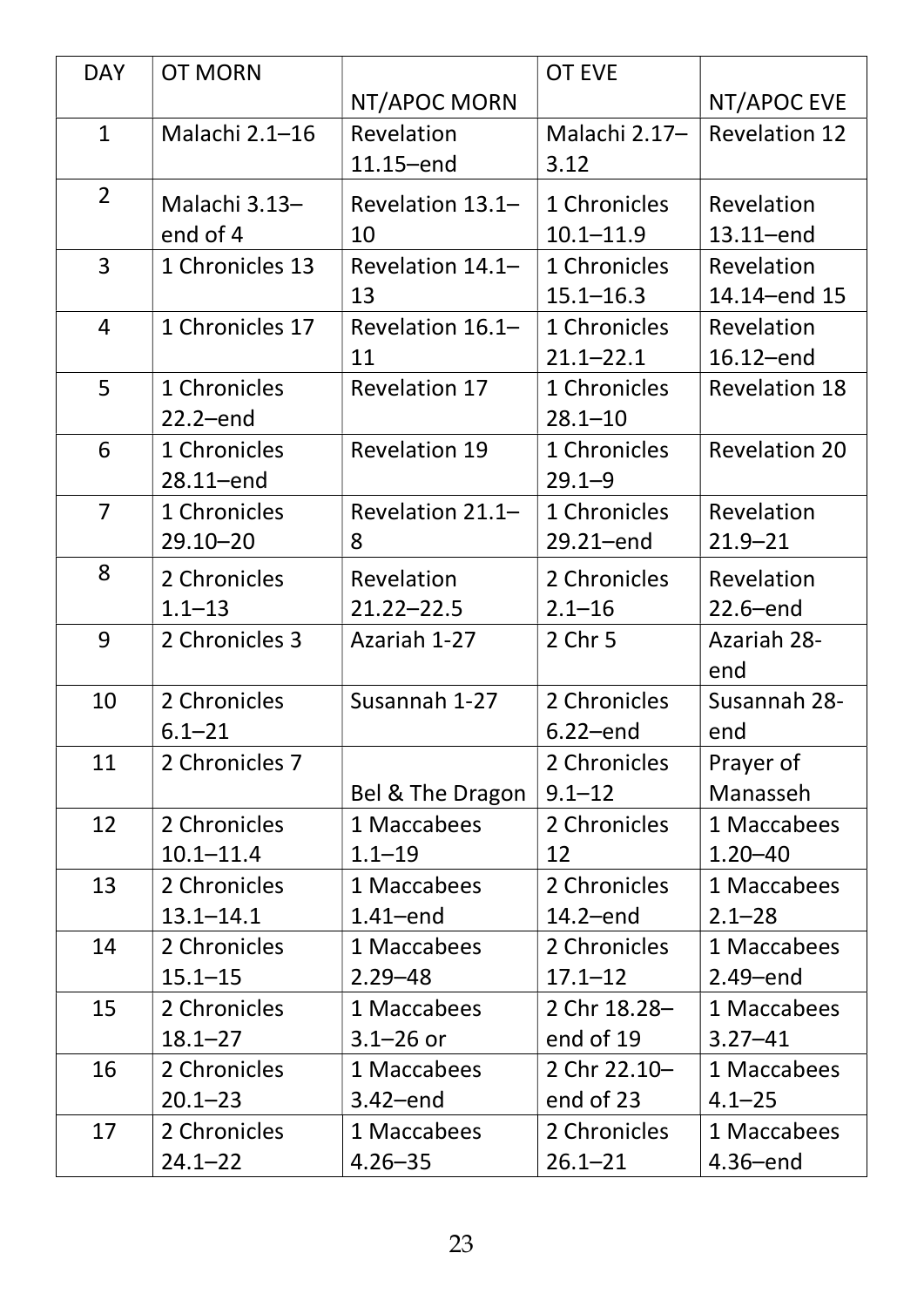| 18 | 2 Chronicles 28     | 1 Maccabees 5.1-<br>23 | 2 Chronicles<br>$29.1 - 19$ | 1 Maccabees<br>$5.24 - 36$ |
|----|---------------------|------------------------|-----------------------------|----------------------------|
| 19 | 2 Chronicles        | 1 Maccabees            | 2 Chronicles                | 1 Maccabees                |
|    | 29.20-end           | 5.37-end               | 30                          | $6.1 - 17$                 |
| 20 | 2 Chronicles        | 1 Maccabees            | 2 Chronicles                | 1 Maccabees                |
|    | $32.1 - 22$         | $6.18 - 47$            | $33.1 - 13$                 | $7.1 - 20$                 |
|    |                     |                        |                             |                            |
| 21 | 2 Chronicles        | 1 Maccabees            | 2 Chronicles                | 1 Macc 8                   |
|    | $34.1 - 18$         | $7.21$ -end            | 34.19-end                   |                            |
| 22 | 2 Chronicles        | 1 Maccabees            | 2 Chr 35.20-                | 1 Maccabees                |
|    | $35.1 - 19$         | $9.1 - 22$             | 36.10                       | $9.22 - 49$                |
| 23 | 2 Chronicles        | 1 Maccabees            | Ezra 1                      | 1 Maccabees                |
|    | 36.11-end           | 9.50-end               |                             | $10.1 - 20$                |
| 24 | Ezra 3              | 1 Maccabees            | Ezra 4.1-5                  | 1 Maccabees                |
|    |                     | 10.21-50               |                             | 10.51-66                   |
| 25 | Ezra 4.7-end        | 1 Maccabees            | Ezra 5                      | 1 Maccabees                |
|    |                     | 10.67-end              |                             | $11.1 - 22$                |
| 26 | Ezra 6              | 1 Maccabees            | Ezra 7                      | 1 Maccabees                |
|    |                     | 11.23-40               |                             | 11.41-51                   |
| 27 | Ezra 8.15-end       | 1 Maccabees            | Ezra 9                      | 1 Maccabees                |
|    |                     | 11.52-end              |                             | $12.1 - 23$                |
| 28 | Ezra 10.1-17        | 1 Maccabees            | Nehemiah 1                  | 1 Maccabees                |
|    |                     | 12.24-45               |                             | 12.46-end                  |
| 29 | Nehemiah 2          | 1 Maccabees            | Nehemiah 4                  | 1 Maccabees                |
|    |                     | 13.1-30                |                             | 13.31-end                  |
| 30 | Nehemiah 5          | 1 Maccabees            | Nehemiah                    | 1 Maccabees                |
|    |                     | $14.1 - 15$            | $6.1 - 7.4$                 | 14.16-24                   |
| 31 | Nehemiah            | 1 Maccabees            | Nehemiah                    | 1 Maccabees                |
|    | $7.73b$ -end of $8$ | 14.25-end              | $9.1 - 23$                  | $15.1 - 24$                |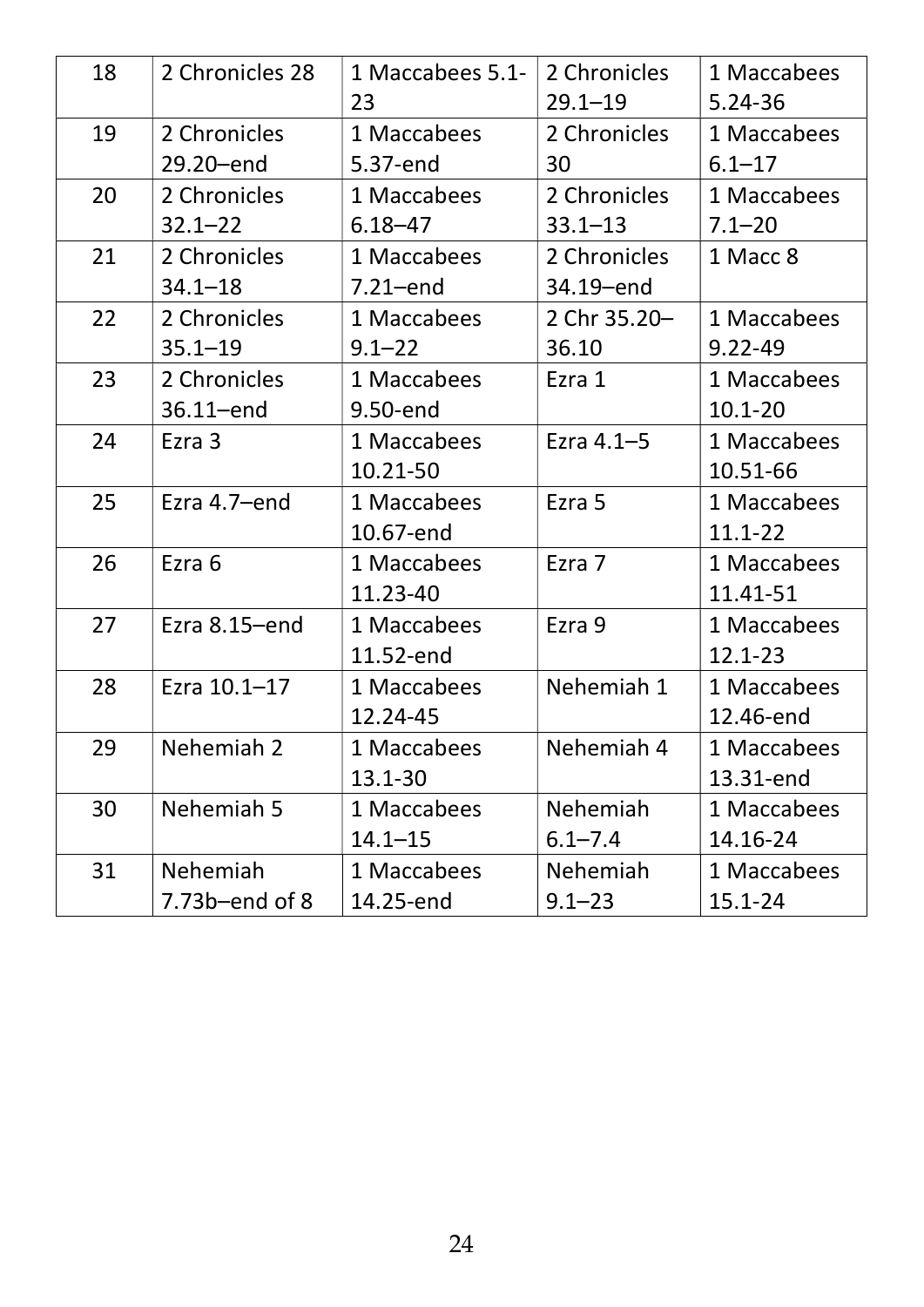#### MONTH ELEVEN

| <b>DAY</b>              | <b>OT MORN</b>                | <b>APOC MORN</b>      | <b>OT EVE</b>       | <b>APOC EVE</b>       |
|-------------------------|-------------------------------|-----------------------|---------------------|-----------------------|
| $\mathbf{1}$            | Nehemiah 9.24-                | 1 Maccabees           | Nehemiah            | 1 Maccabees           |
|                         | end                           | 15.25-end             | $12.27 - 47$        | $16.1 - 10$           |
| $\overline{2}$          | Nehemiah 13.1-<br>1 Maccabees |                       | Nehemiah            | 2 Macc 1              |
|                         | 14                            | 16.11-end             | 13.15-end           |                       |
| $\overline{3}$          | Joel 1.1-14                   | 2 Maccabees 2.1-      | Joel 1.15-end       | 2 Maccabees           |
|                         |                               | 18                    |                     | 2.19-end              |
| $\overline{4}$          | Joel 2.1-17                   | 2 Maccabees 3.1-      | Joel 2.18-27        | 2 Maccabees           |
|                         |                               | 21                    |                     | 3.22-end              |
| 5                       | Joel 2.28-end                 | 2 Maccabees           | Joel $3.1 - 3, 9 -$ | 2 Maccabees           |
|                         |                               | $4.1 - 17$            | end                 | 4.18-30               |
| 6                       | Obadiah                       | 2 Maccabees           | Daniel 1            | 2 Maccabees           |
|                         |                               | 4.30-end              |                     | $5.1 - 20$            |
| $\overline{\mathbf{z}}$ | Daniel 2.1-24                 | 2 Maccabees           | Daniel 2.25-        | 2 Maccabees           |
|                         |                               | 5.21-end              | end                 | $6.1 - 11$            |
| 8                       | Daniel 3.1-18                 | 2 Maccabees           | Daniel 3.19-        | 2 Maccabees           |
|                         |                               | $6.12$ –end           | end                 | $7.1 - 19$            |
| 9                       | Daniel 4.1-18                 | 2 Maccabees           | Daniel 4.19-        | 2 Maccabees           |
|                         |                               | 7.20-end              | end                 | $8.1 - 23$            |
| 10                      | Daniel 5.1-12                 | 2 Maccabees           | Daniel 5.13-        | 2 Maccabees           |
|                         |                               | 8.24-end              | end                 | $9.1 - 12$            |
| 11                      | Daniel 6                      | 2 Maccabees           | Daniel 7.1-14       | 2 Maccabees           |
|                         |                               | 9.13-end              |                     | $10.1 - 9$            |
| 12                      | Daniel 7.15-end               | 2 Maccabees           | Daniel 8.1-14       | 2 Maccabees           |
|                         |                               | 10.10-end             |                     | $11.1 - 15$           |
| 13                      | Daniel 8.15-end               | 2 Maccabees           | Daniel 9.1-19       | 2 Maccabees           |
|                         |                               | 11.16-end             |                     | 12.1-23               |
| 14                      | Daniel 9.20-end               | 2 Maccabees           | Daniel 10.1-        | 2 Maccabees           |
|                         |                               | 12.24-end             | 11.1                | 14.1-22               |
| 15                      | Daniel 11.2-end               | 2 Maccabees           | Daniel 12           | 2 Maccabees           |
|                         |                               | 14.23-end             |                     | $15.1 - 16$           |
| 16                      | Proverbs 1.1-19               | 2 Maccabees           | Proverbs            | <b>Ecclesiasticus</b> |
|                         |                               | 15.17-end             | $1.20$ –end         | $1.1 - 10$            |
| 17                      | Proverbs 2                    | <b>Ecclesiasticus</b> | Proverbs 3.1-       | Ecclus <sub>2</sub>   |
|                         |                               | $1.11$ -end           | 26                  |                       |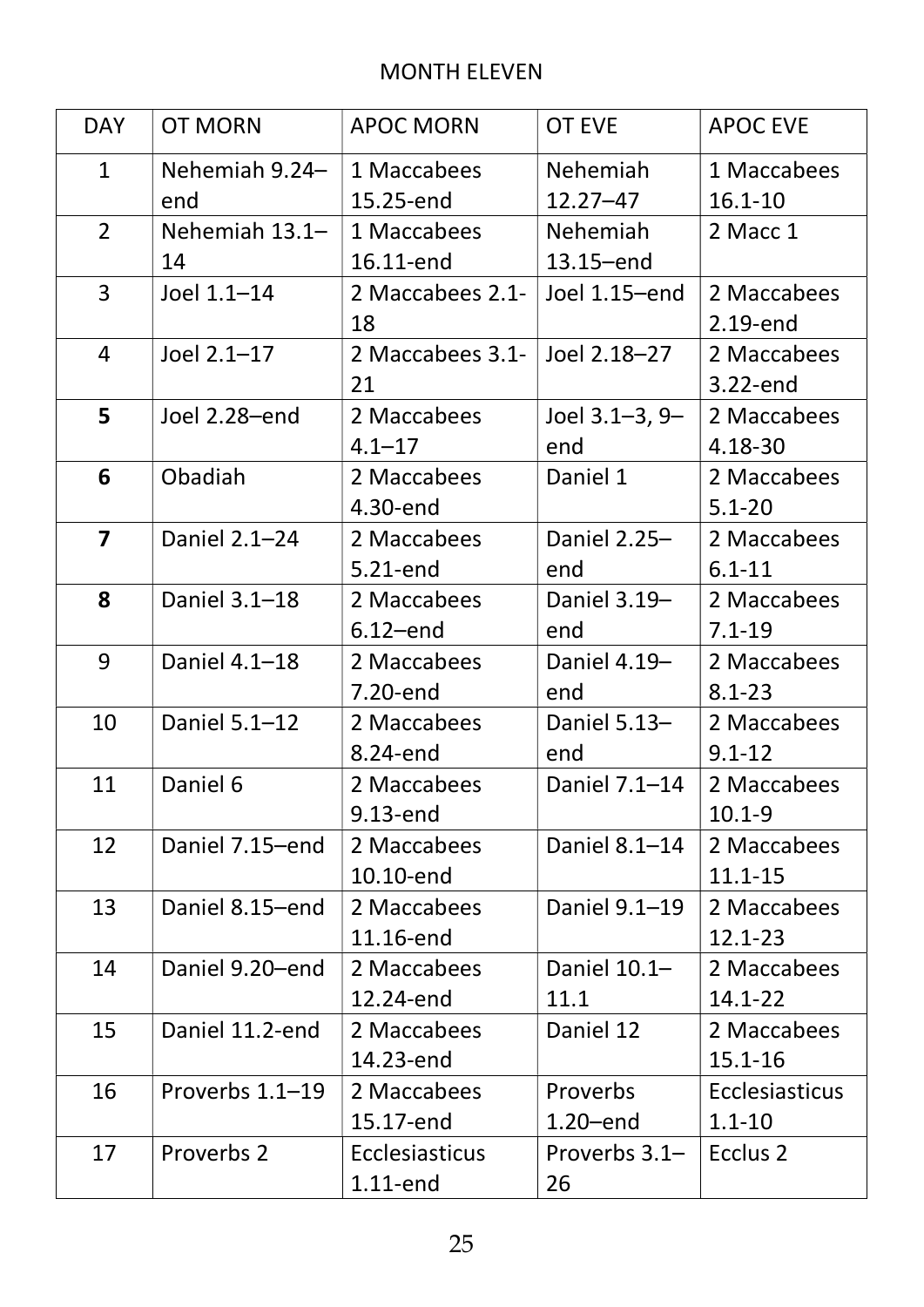| 18 | Proverbs 3.27-   | Ecclesiasticus        | Proverbs $6.1 -$ | Ecclesiasticus        |
|----|------------------|-----------------------|------------------|-----------------------|
|    | 4.19             | $3.17 - 29$           | 19               | 4.11-28               |
| 19 | Proverbs 8.1-21  | Ecclesiasticus        | Proverbs         | <b>Ecclesiasticus</b> |
|    |                  | $4.29 - 6.1$          | 8.22-end         | 6.14-end              |
| 20 | Proverbs 9       | Ecclesiasticus        | Proverbs         | <b>Ecclesiasticus</b> |
|    |                  | 7.27-end              | $10.1 - 12$      | 10.6-8, 12-24         |
| 21 | Proverbs 11.1-   | Ecclesiasticus        | Proverbs         | Ecclesiasticus        |
|    | 12               | 11.7-28               | 12.10-end        | 14.20-15.10           |
| 22 | Proverbs 14.31-  | Ecclesiasticus        | Proverbs         | <b>Ecclesiasticus</b> |
|    | 15.17            | 15.11-end             | 15.18-end        | 16.17-end             |
| 23 | Proverbs 18.10-  | Ecclesiasticus        | Proverbs         | <b>Ecclesiasticus</b> |
|    | end              | $17.1 - 24$           | $20.1 - 22$      | 18.1-14               |
| 24 | Proverbs 22.1-   | <b>Ecclesiasticus</b> | Proverbs         | <b>Ecclesiasticus</b> |
|    | 16               | 19.4-17               | 24.23-end        | 19.20-end             |
| 25 | Proverbs 25.1-   | <b>Ecclesiasticus</b> | Proverbs         | Ecclesiasticus        |
|    | 14               | $21.1 - 17$           | 25.15-end        | $22.6 - 22$           |
| 26 | Proverbs 26.12-  | Ecclesiasticus        | Proverbs         | <b>Ecclesiasticus</b> |
|    | end              | 22.27-23.15           | $27.1 - 22$      | $24.1 - 22$           |
| 27 | Proverbs 30.1–9, | Ecclesiasticus        | Song of Sol      | <b>Ecclesiasticus</b> |
|    | $24 - 31$        | 24.23-end             | $1.9 - 2.7$      | 27.30-28.9            |
| 28 | Song of Sol 2.8- | <b>Ecclesiasticus</b> | Song of Sol 3    | Ecclesiasticus        |
|    | end              | $28.14$ -end          |                  | $31.1 - 11$           |
| 29 | Song of Sol 5.2- | <b>Ecclesiasticus</b> | Song of Sol      | Ecclcus 35            |
|    | 6.3              | 34.9-end              | $7.10 - 8.4$     |                       |
| 30 | Song of Sol      | <b>Ecclesiasticus</b> | Job 1            | <b>Ecclesiasticus</b> |
|    | $8.5 - 7$        | $37.7 - 24$           |                  | $38.1 - 14$           |
| 31 | Job 2            | <b>Ecclesiasticus</b> | Job <sub>3</sub> | <b>Ecclesiasticus</b> |
|    |                  | 38.24-end             |                  | $39.1 - 11$           |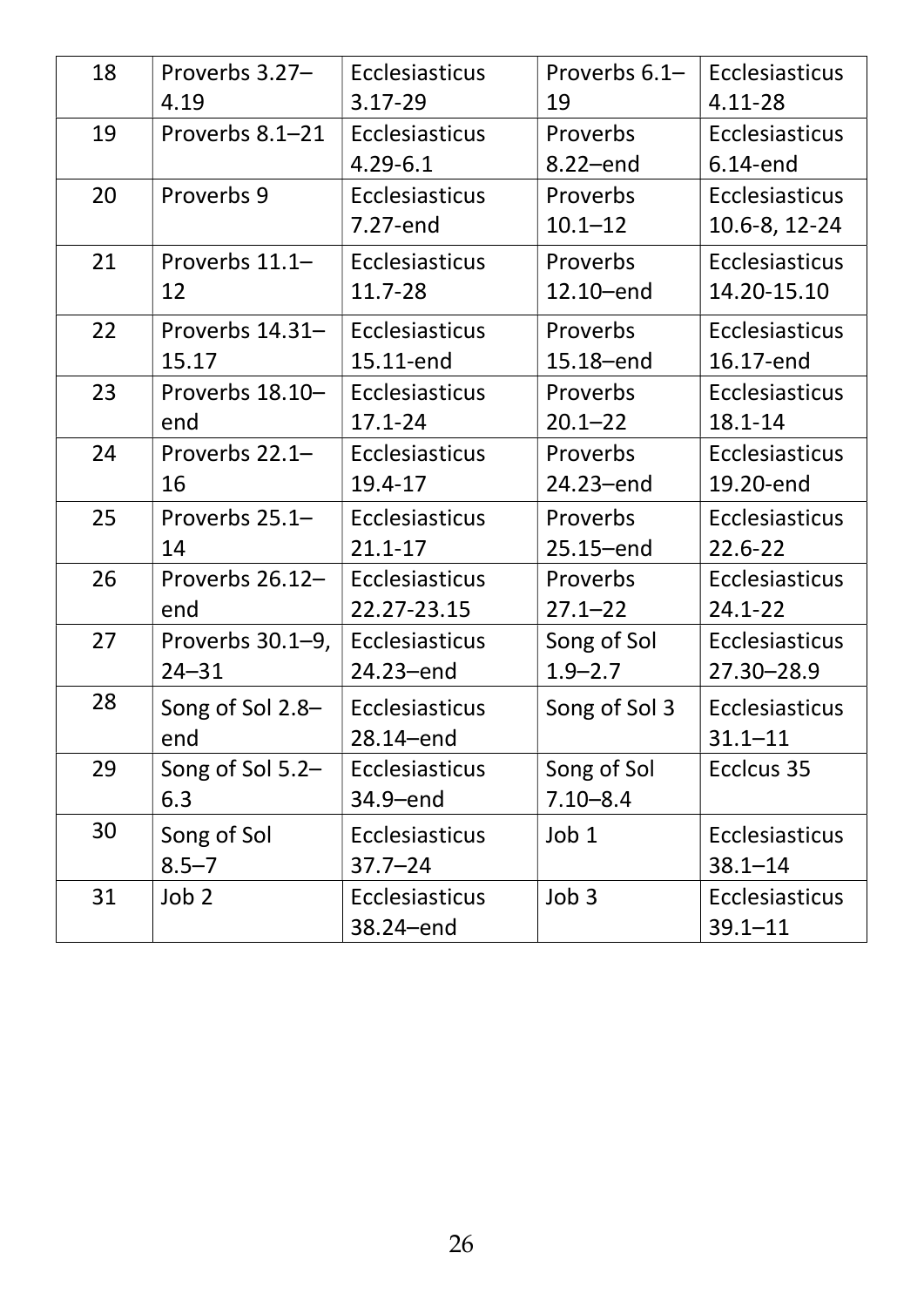#### MONTH TWELVE

| <b>DAY</b>     | <b>OT MORN</b> | <b>APOC MORN</b>                     | <b>OT EVE</b>         | <b>APOC EVE</b>                       |
|----------------|----------------|--------------------------------------|-----------------------|---------------------------------------|
| $\mathbf{1}$   | Job 4          | <b>Ecclesiasticus</b><br>39.13-end   | Job 5                 | Ecclesiasticus<br>42.15-end           |
| $\overline{2}$ | Job 6          | Ecclesiasticus<br>$43.1 - 12$        | Job <sub>7</sub>      | Ecclesiasticus<br>43.13-end           |
| $\overline{3}$ | Job 8          | Ecclesiasticus<br>$44.1 - 15$        | Job 9                 | <b>Ecclesiasticus</b><br>44.19 - 45.5 |
| 4              | <b>Job 10</b>  | <b>Ecclesiasticus</b><br>$45.6 - 17$ | <b>Job 11</b>         | <b>Ecclesiasticus</b><br>$46.1 - 10$  |
| 5              | <b>Job 12</b>  | Ecclesiasticus<br>$50.1 - 24$        | <b>Job 13</b>         | <b>Ecclesiasticus</b><br>$51.1 - 12$  |
| 6              | <b>Job 14</b>  | Ecclesiasticus<br>51.13-end          | <b>Job 15</b>         | Wisdom 1                              |
| $\overline{7}$ | Job 16.1-17.2  | Wisdom 2                             | Job 17.3-end          | Wisdom 3.1-9                          |
| 8              | <b>Job 18</b>  | Wisdom 4.7-end                       | <b>Job 19</b>         | Wisdom $5.1-$<br>16                   |
| 9              | <b>Job 21</b>  | Wisdom $5.17-$<br>6.11               | Job <sub>22</sub>     | Wisdom $6.12-$<br>23                  |
| 10             | <b>Job 23</b>  | Wisdom 7.1-14                        | <b>Job 24</b>         | Wisdom 7.15-<br>8.4                   |
| 11             | Job 25-26      | Wisdom 8.5-18                        | Job 27                | Wisdom $8.21-$<br>end of 9            |
| 12             | Job 28         | Wisdom 10.15-<br>11.10               | <b>Job 29</b>         | Wisdom<br>$11.21 - 12.2$              |
| 13             | <b>Job 30</b>  | Wisdom 12.12-<br>21                  | <b>Job 31</b>         | Wisdom 13.1-<br>9                     |
| 14             | <b>Job 32</b>  | Wisdom 16.15-<br>17.1                | <b>Job 33</b>         | Wisdom 18.6-<br>19                    |
| 15             | Job 38         | Wisdom 19                            | <b>Job 39</b>         | Tobit 1                               |
| 16             | <b>Job 40</b>  | Tobit 2                              | <b>Job 41</b>         | Tobit 3                               |
| 17             | <b>Job 42</b>  | Tobit 4                              | <b>Ecclesiastes 1</b> | Tobit 5.1–6.1a                        |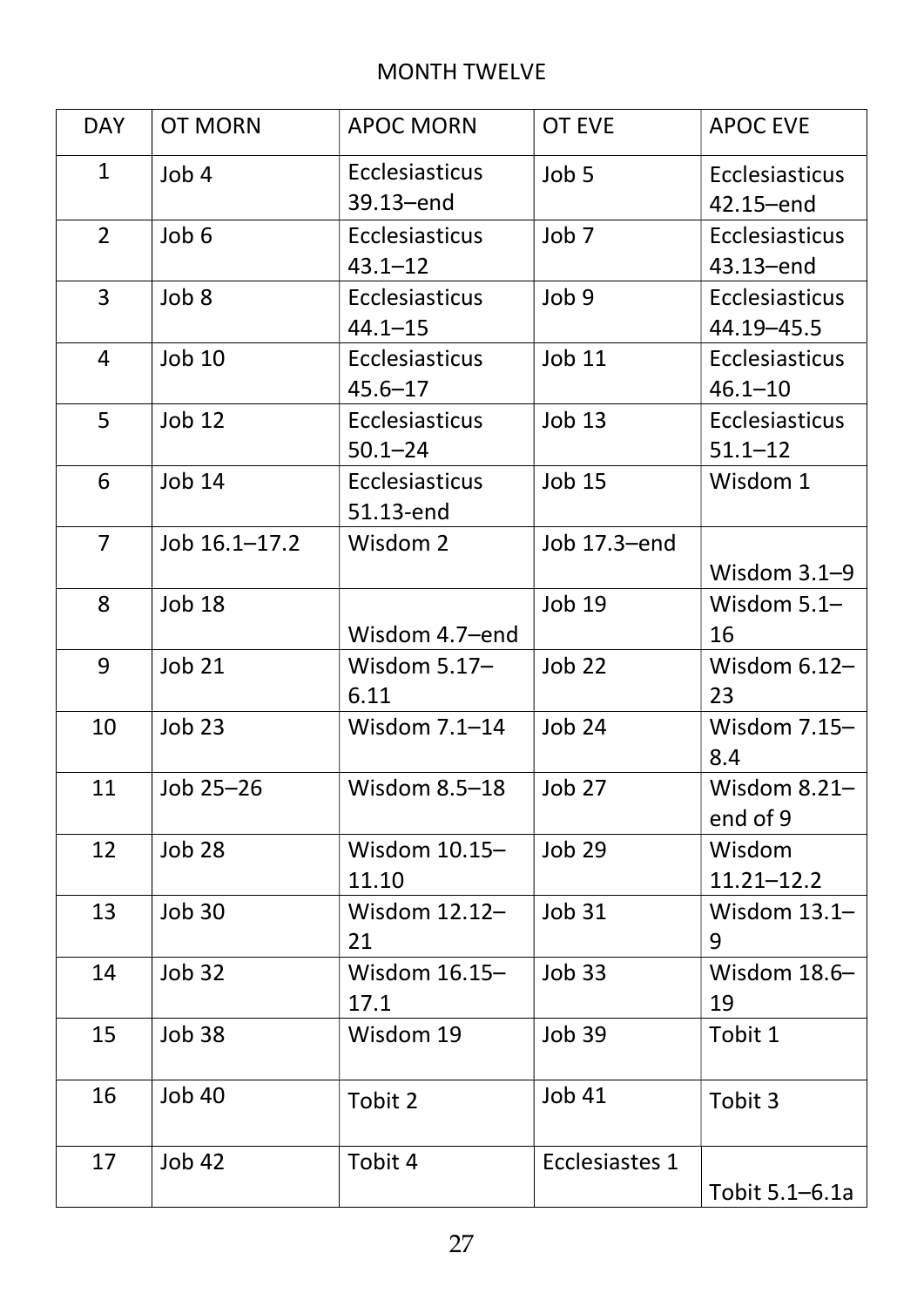| 18 | Ecclesiastes 2                   | Tobit 6.1b-end          | <b>Ecclesiastes</b><br>$3.1 - 15$ | Tobit 7                           |
|----|----------------------------------|-------------------------|-----------------------------------|-----------------------------------|
| 19 | Ecclesiastes<br>$3.16$ –end of 4 | Tobit 8                 | <b>Ecclesiastes 5</b>             | Tobit 9                           |
| 20 | Ecclesiastes 6                   | Tobit 10                | <b>Ecclesiastes</b><br>$7.1 - 14$ | Tobit 11                          |
| 21 | Ecclesiastes<br>$7.15$ -end      | Tobit 12                | Ecclesiastes 8                    | Tobit 13.1-<br>14.1               |
| 22 | Ecclesiastes 9                   | Tobit 14.2-end          | Ecclesiastes<br>$11.1 - 8$        | Baruch 1.15-<br>2.10              |
| 23 | Ecclesiastes<br>11.9-end of 12   | Baruch 2.11-end         | Lamentations<br>$1.1 - 12a$       | Baruch $3.1 - 8$                  |
| 24 | Lamentations<br>$2.8 - 19$       | Baruch 3.9-4.4          | Lamentations<br>$3.40 - 51$       | Baruch $4.21-$<br>30              |
| 25 | Lamentations<br>$3.1 - 18$       | Baruch 4.36-end<br>of 5 | Lamentations<br>$3.19 - 24$       | Judith 4                          |
| 26 | Lamentations<br>$5.15 - 22$      | Judith 5.1-6.4          | Esther 1                          | Judith $6.10-$<br>7.7             |
| 27 | Esther 2                         | Judith 7.19-end         | Esther 3                          | Judith 8.9-end                    |
| 28 | Esther 4                         | Judith 9                | Esther 5                          | Judith 10                         |
| 29 | Esther 6.1-13                    | Judith 11               | Esther $6.14-$<br>end of 7        | Judith 12                         |
| 30 | Esther 8                         | Judith 13               | Esther 9.20-<br>28                | Judith 14                         |
| 31 | Jonah 1 & 2                      | Judith 15.1-13          | Jonah 3 & 4                       | <b>Judith 15.14-</b><br>end of 16 |